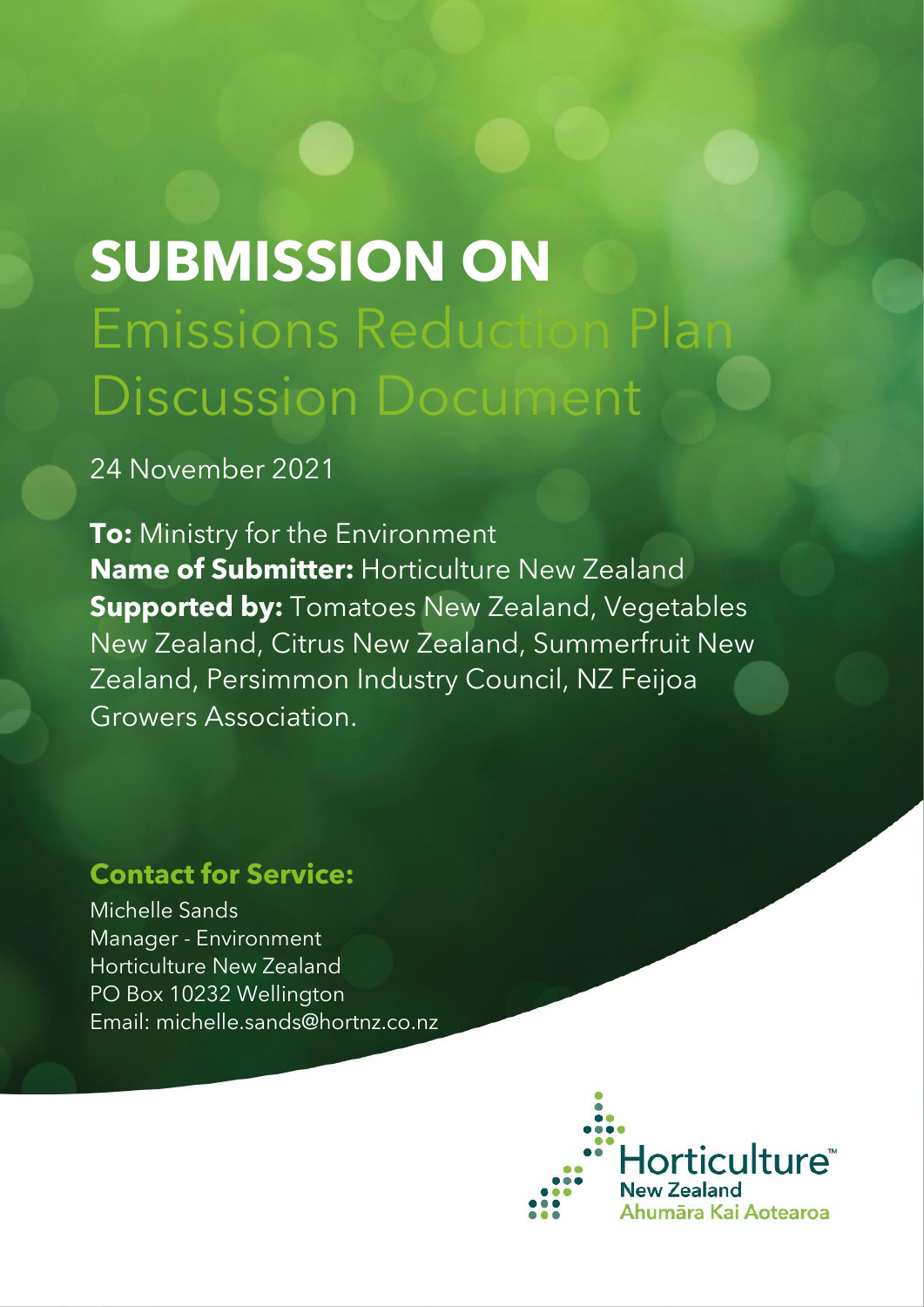# **OVERVIEW**

## **Submission structure**

Part 1: Introduction and overall comments

2 Part 2: Specific commentary on the Emissions Reduction Plan discussion document

Appendix A: NZIER Report – Covered Crops Decarbonisation Problem Definition for **Transition** 

## **Our submission**

Horticulture New Zealand (HortNZ) thanks the Ministry for the Environment Council for the opportunity to submit on the Emissions Reduction Plan (ERP) discussion document consultation.

We welcome any opportunity to work more closely with the Ministry for the Environment and to discuss our submission.

The details of HortNZ's submission and the outcomes we are seeking are set out later sections of our submission.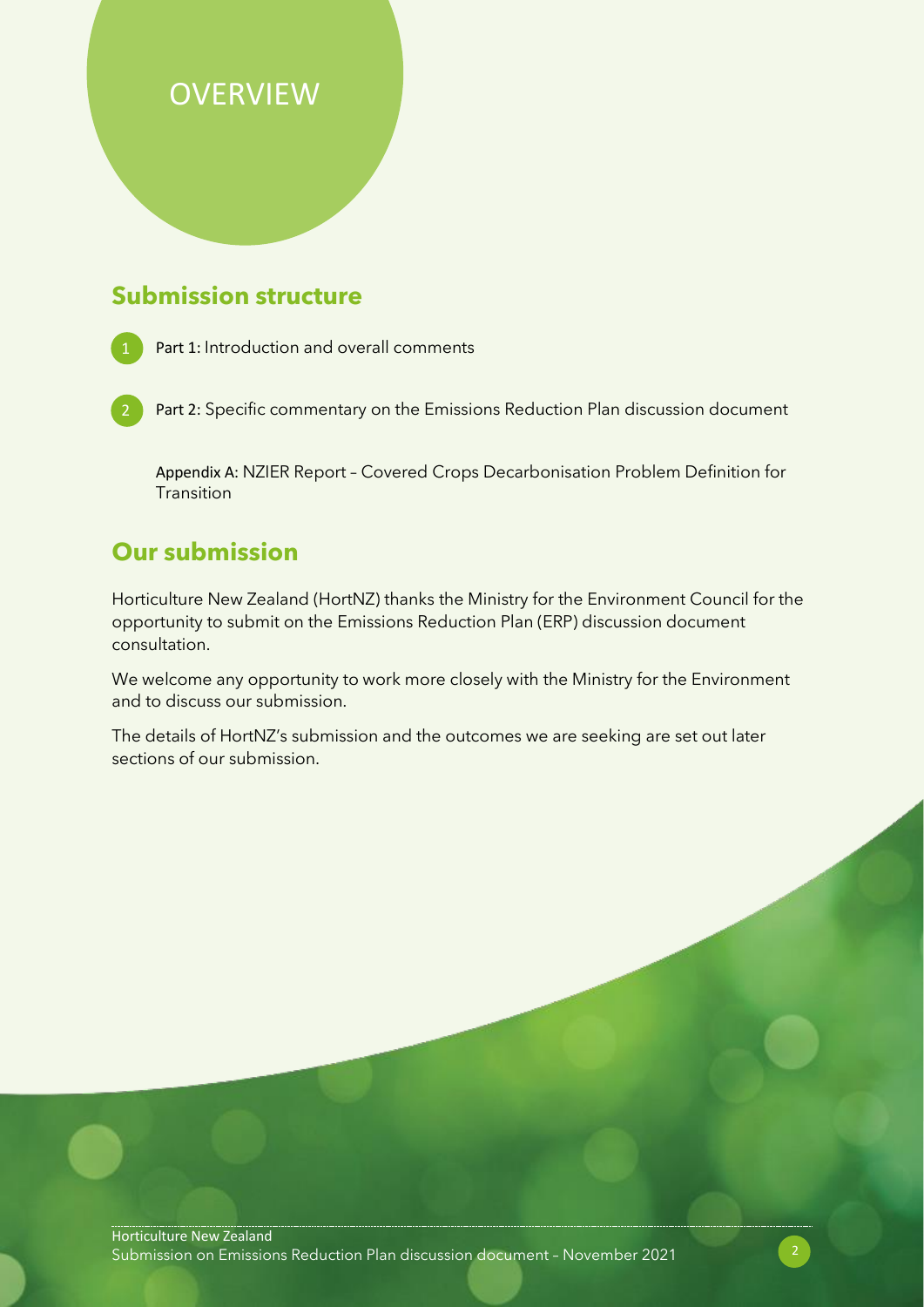# **Executive Summary**

Horticulture has a role to play in New Zealand's transition to a low emissions economy and in meeting our 2050 targets. We welcome the opportunity to feed into the development of the Emissions Reduction Plan.

New Zealand's 2050 climate target needs to provide for a realistic and fair transition for food production, taking into consideration environmental, social and economic impacts, including global emissions and food security.

The Paris Agreement speaks to a 'fundamental priority of safeguarding food security' and action in a manner that does not threaten food production. It is important that New Zealand retains the ability to provide for our own fruit and vegetables – in terms of availability, but also affordability. Rising produce costs contribute to food insecurity in New Zealand; and as prices increase, consumption of fruit and vegetables decreases.

It is important to assess the impact on food security from policies in the emissions reduction plan and global emissions related to the timing of technology availability and the carbon price.

## **Transport sector**

In the Emissions Reduction Plan:

- It is important that targets for decarbonisation are supported by investment into developing commercially viable options.
- We support the development of a National Freight and Supply Chain Strategy this should take into consideration specific requirements and considerations of the horticulture sector.
- There could also be strategic planning opportunities which support mode shift, where the location is appropriate – e.g. A rail hub near Pukekohe connecting to Auckland and Tauranga Ports would significantly reduce road freight movements through Auckland.
- We seek clarity on the scope of proposed congestion pricing (and whether this includes freight, and if so, the approach).

## **Energy and industry sector**

In regard to the approach to energy and industry in the ERP:

• HortNZ support the development of a New Zealand Energy Strategy. This needs to address concerns relating to security of supply for low emissions fuels (such as biomass and electricity, in particular), explore options for greater distributed generation federation and energy hubs that could deliver co-benefits (refer section 7.1).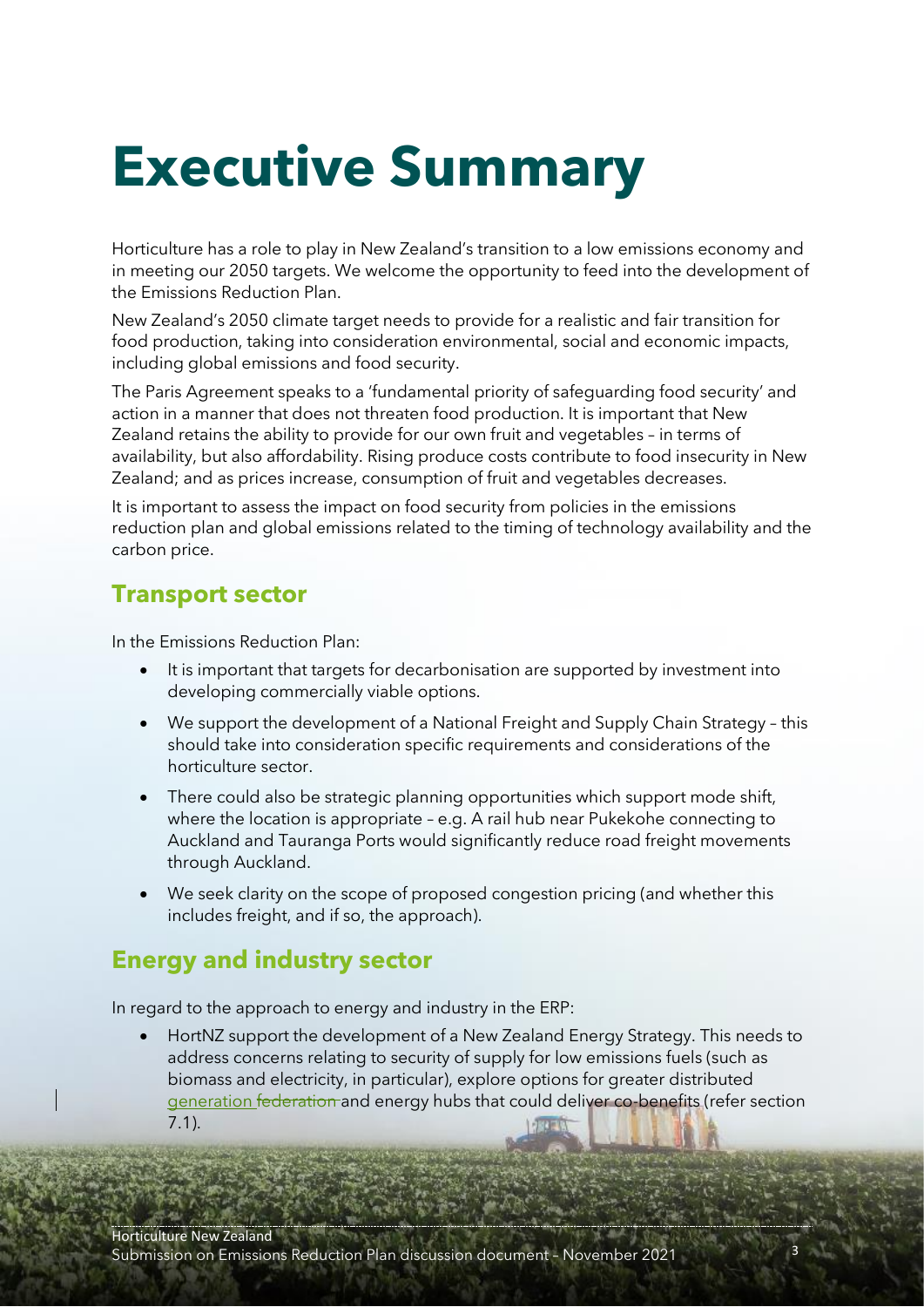- The phase-out of gas needs to be carefully managed to maintain security of supply in the interim period (refer section 7.2).
- We support investment and/or facilitation in developing robust markets for lowemissions fuels supply (refer section 7.4).

Specifically in respect to the greenhouse growing sector, there is a high risk that rapidly rising energy and carbon costs will result in greenhouse growers exiting the market. Investment and strategy to enable transition for greenhouses, so we can continue to grow these crops in New Zealand is needed. The sector is undertaking work with EECA on a decarbonisation plan to support and enable transition, however this takes time. It is the interim period we are concerned about – growers going out of business before they are able to transition.

• We seek to engage with Government on a solution that would assist the greenhouse growing sector to decarbonise, through the redesign of assistance currently provided as industrial allocation under the Climate Change Response Act (refer section 7.3).

## **Agriculture sector**

HortNZ supports the He Waka Eke Noa partnership work in developing settings to drive lower emissions food production in New Zealand and seek that the Emissions Reduction Plan includes policies that support expansion of horticulture which produces healthy, low emissions food.

## **Waste sector**

HortNZ seek that the Emissions Reduction Plan promote greater commercial composting to facilitate the bioeconomy.

## **Forestry sector**

We seek that options are explored to ensure a supply of wood waste as biomass, as a means of helping to supply alternative fuels for transition.

It is also important to ensure there is a linkage with planning and resource management to ensure that forestry is appropriately located, in terms of preserving highly productive land for food production.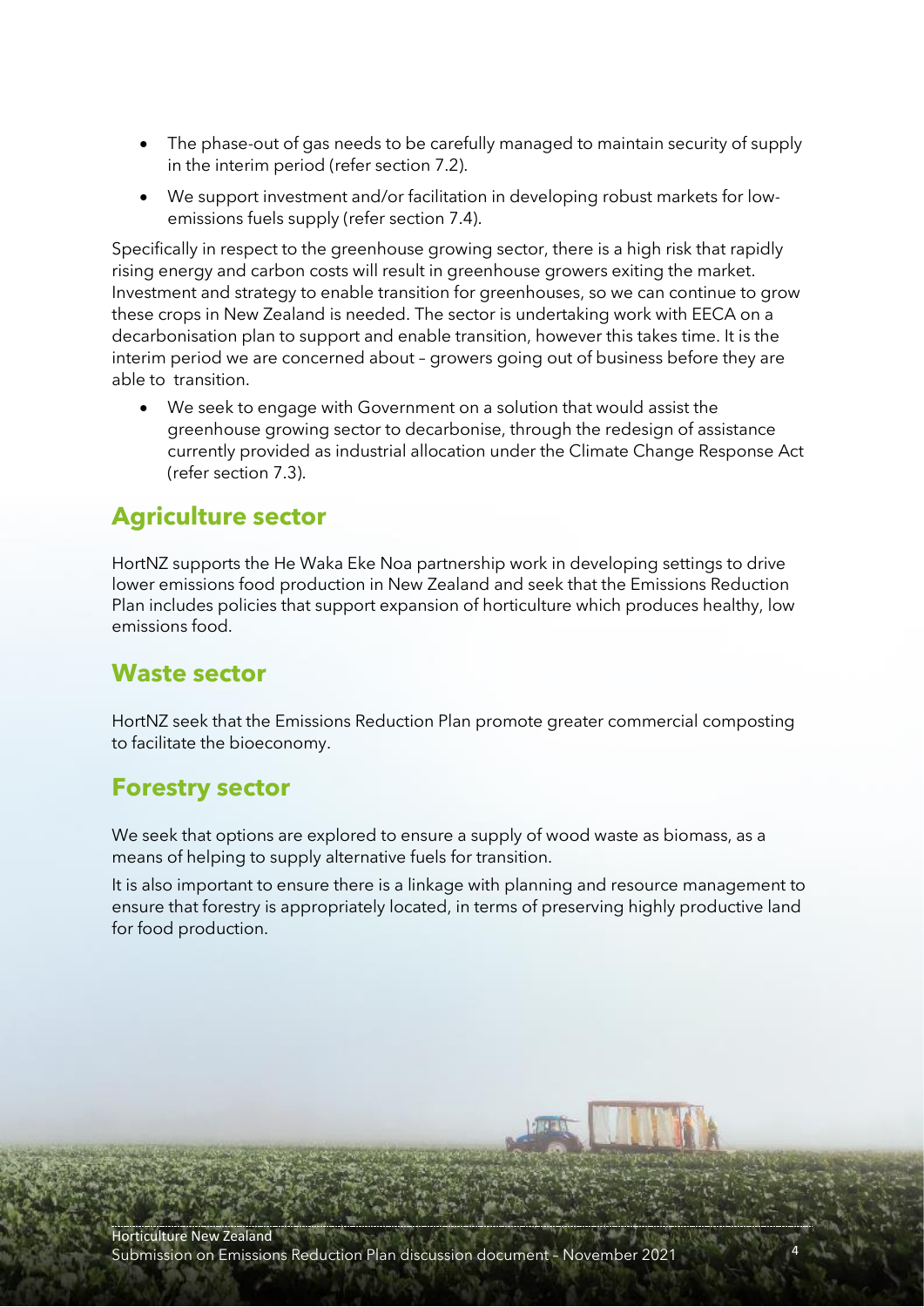# **HortNZ's Role**

# **Background to HortNZ**

HortNZ represents the interests of 6000 commercial fruit and vegetable growers in New Zealand, who grow around 100 different crop types and employ over 60,000 workers.

There is approximately 120,000 hectares of horticultural land in New Zealand approximately 80,000 ha of this is fruit and vegetables. The remaining 40,000 ha is primarily made up of wine grapes and hops, which HortNZ does not represent.

It is not just the economic benefits associated with horticultural production that are important. The rural economy supports rural communities and rural production defines much of the rural landscape. Food production values provide a platform for long term sustainability of communities, through the provision of food security.

HortNZ's purpose is to create an enduring environment where growers prosper. This is done through enabling, promoting and advocating for growers in New Zealand.



**Industry value \$6.39bn Total exports \$4.23bn Total domestic \$2.16bn**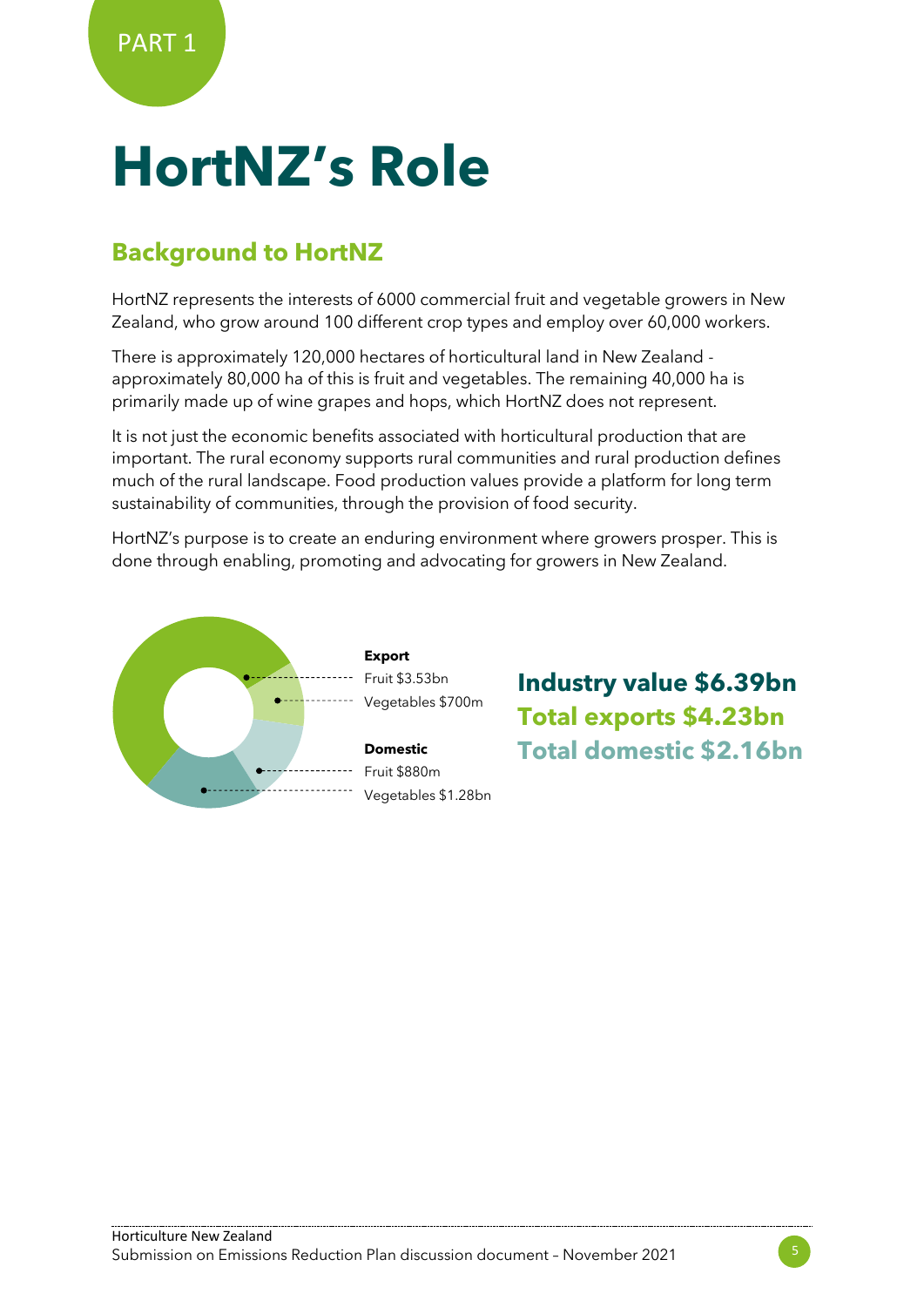# **Submission**

## **1. Horticulture in New Zealand**

Horticulture is a diverse industry - from fruit orchards to outdoor vegetable cropping rotations (including production for fresh and processed vegetables), through to covered crop greenhouses.

#### Fruit

Collectively, fruit exports make up approximately 80% of the (fruit) industry value; the remainder is domestic. New Zealand exported 962,500 tonnes of fresh fruit in 2019. Fresh fruit exports from New Zealand have been experiencing growth; for example, exports grew in value by \$54 million from 2018 to 2019.<sup>1</sup> The most predominant export crops (by value) are kiwifruit, apples, avocados and cherries.

Some fruit crops are predominately grown for the domestic market, e.g., citrus, feijoa, nectarines, peaches and plums.

#### Vegetables

The majority (80%) of fresh vegetables are grown for the domestic market.<sup>2</sup> New Zealand's vegetable-growing regions supply markets at different times of the year to provide a sustainable, year-round supply of produce for New Zealand.

Growing of vegetables for domestic supply is also integrated with vegetables grown for export in crop rotations, for practical (soil health) and economic resilience reasons.

New Zealand exported 569,800 tonnes of vegetables in 2020. The most predominant fresh vegetable export crops (by value) were onion, squash and potatoes. The most predominant process vegetable export crops (by value) are potatoes, peas, sweetcorn and beans.<sup>3</sup>

#### Greenhouse growing systems

Greenhouses are a highly efficient food production system, optimising the use of land, water, and nutrients. In New Zealand there is estimated to be 310 hectares of greenhouse vegetable growing<sup>4</sup>, dispersed throughout New Zealand (although predominantly in the upper North Island).

Most vegetables grown in greenhouses in New Zealand are for domestic consumption; the main export crops are capsicums (~35% of the crop) and tomatoes (~10% of crop). This growing system is an integral part of New Zealand's food system, enabling New Zealanders to access freshly grown vegetables from a

<sup>1</sup> Freshfacts, 2019.<https://www.freshfacts.co.nz/files/freshfacts-2019.pdf>

<sup>2</sup> For example[, KPMG. \(2017\). New Zealand domestic vegetable production: the growing story.](https://www.hortnz.co.nz/assets/Environment/National-Env-Policy/JR-Reference-Documents-/KPMG-2017-NZ-domestic-vegeable-production-.pdf) found that for the ten 'staple' vegetables of the 1,133,800 tonnes produced in New Zealand in 2016, 242,400 tonnes (or

<sup>21%)</sup> was exported and in the same year 1,200 tonnes of vegetables were imported.

<sup>&</sup>lt;sup>3</sup> Freshfacts, 2020.<https://www.freshfacts.co.nz/files/freshfacts-2020.pdf> <sup>4</sup> Figure from greenhouse industry decarbonisation plan work.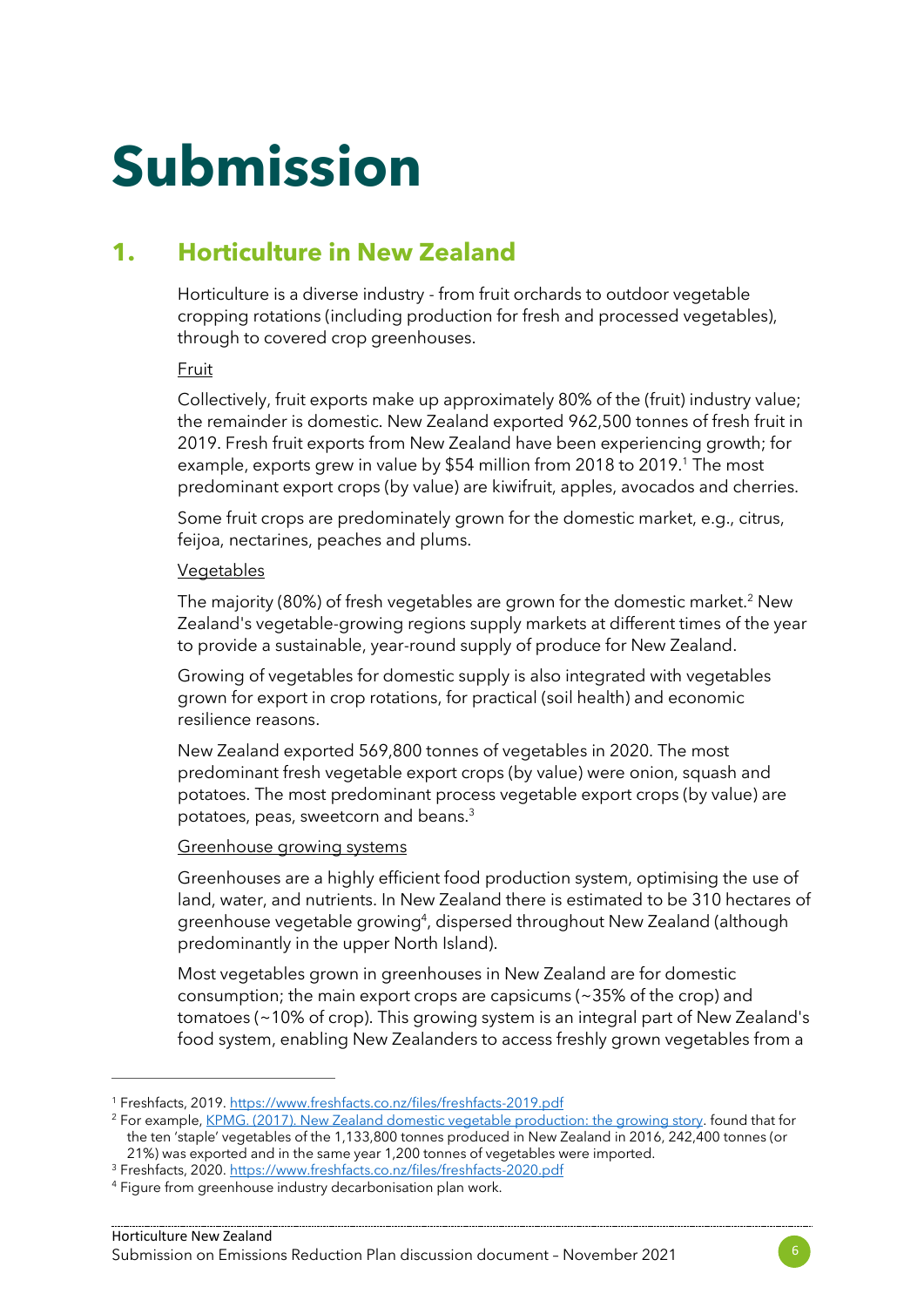local supplier throughout the year; provides resilience within the domestic food system; and is important for risk management at a national level.

## **2. High-level themes**

### **2.1. Food security**

Food security is a nationally important issue which needs to be addressed at a policy level; it is integral to human health. While New Zealand is a net food exporter, New Zealand does experience food insecurity - many New Zealanders live in food insecurity. A 2019 Ministry of Health study analysed household food insecurity among children in New Zealand estimated that 174,000 (19%) of all children in New Zealand live in food-insecure households.<sup>5</sup>

New Zealand's existing food production systems are coming under increased pressure from population growth (and competing land use demands reducing availability of highly productive land), climate change, water concerns, ETS costs and the cost of energy, and the need to improve environmental outcomes. There are societal and health costs to increases to the prices of vegetables in New Zealand and a decline in availability.

#### **Health costs of increase in vegetable prices**

Otago University has recently modelled the potential health impacts of increased vegetable prices. This study found that using the health costs of an increase in vegetable prices of 43 - 58 percent, (Deloitte, 2018) would be a loss of 58,300 – 72,800 Quality Adjusted Life Years and health costs of \$490 -\$610 million across the population. 6

HortNZ seeks that the ERP is cognisant of food security – specifically, we see a risk in respect of greenhouse growing systems and transport (both of which are exposed to ETS costs).

## **2.2. Highly productive land**

For future generations, it is critical that Highly Productive Land (HPL) is protected and its value for current and future generations for food production and enable its use for food production recognised.

### **2.3. Climate change adaption and mitigation**

Diversification to horticulture presents an opportunity to reduce emissions while increasing food production. In New Zealand there is 1,000,000 ha of land that could potentially be converted to horticulture. If this land was converted to horticulture it would be as effective at reducing New Zealand's agricultural emissions as a methane vaccine. 7

The ERP needs to promote opportunities for land use change that supports New Zealand in moving towards a low-emissions economy, an opportunity identified in

<sup>5</sup> Ministry of Health. (2019). Household food insecurity among children, New Zealand Health Survey

<sup>6</sup> Cleghorn, C. 2020: The health and health system cost impacts of increasing vegetables prices over time, University of Otago

<sup>&</sup>lt;sup>7</sup> BERG. (2018). The report of the biological emissions reference group. <https://www.mpi.govt.nz/dmsdocument/32125/direct>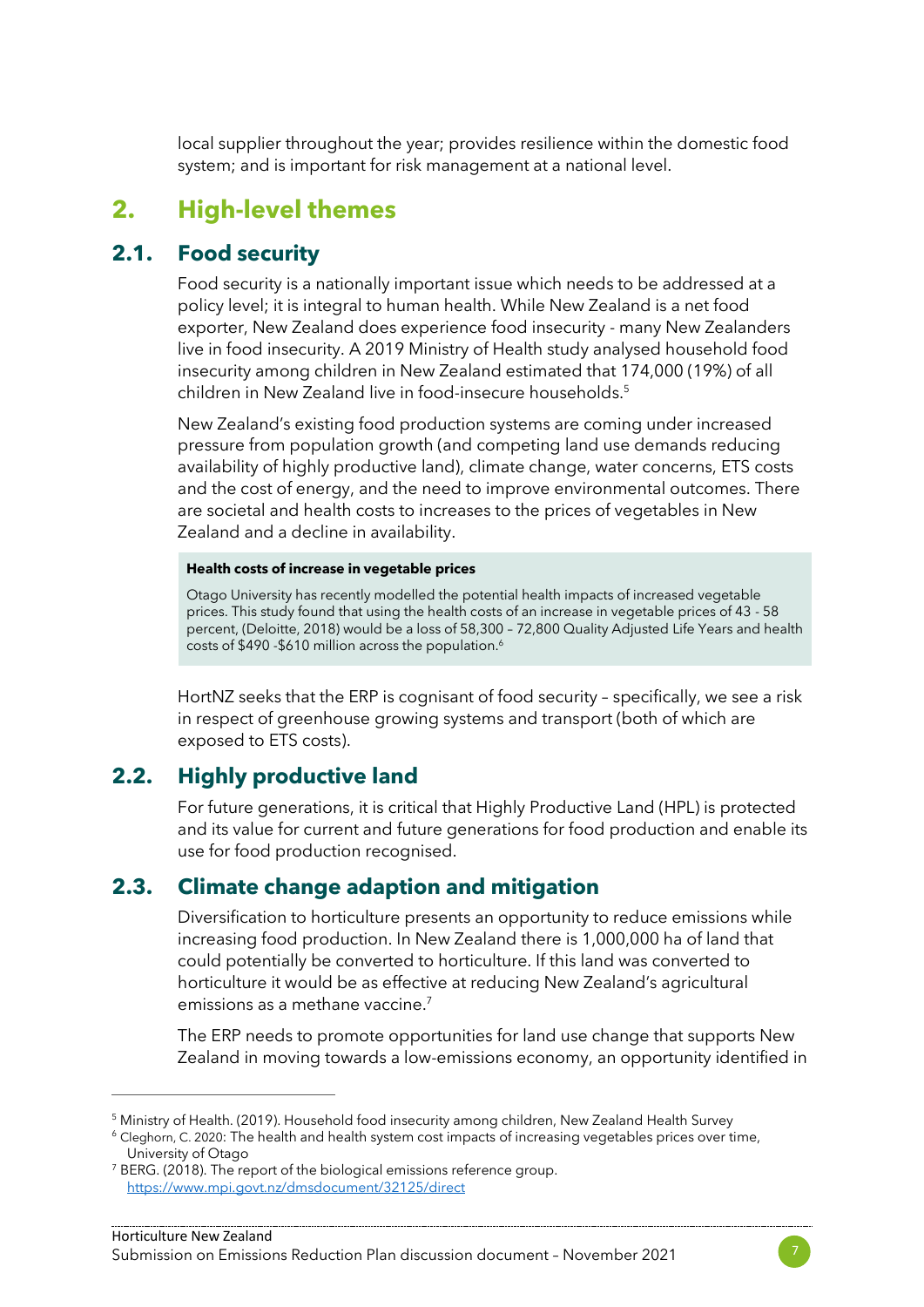the Climate Change Commission's advice (Inaia tonu nei: a low emissions future for Aotearoa).

New Zealand should also seek to retain the skills and infrastructure (highly skilled growers of crops, science capability, transport, cool storage, packhouse infrastructure) to feed itself vegetables, as well as the highly productive land. The New Zealand horticulture industry is diverse, highly skilled and innovative, and transitioning to a low carbon world will present many opportunities for the sector.

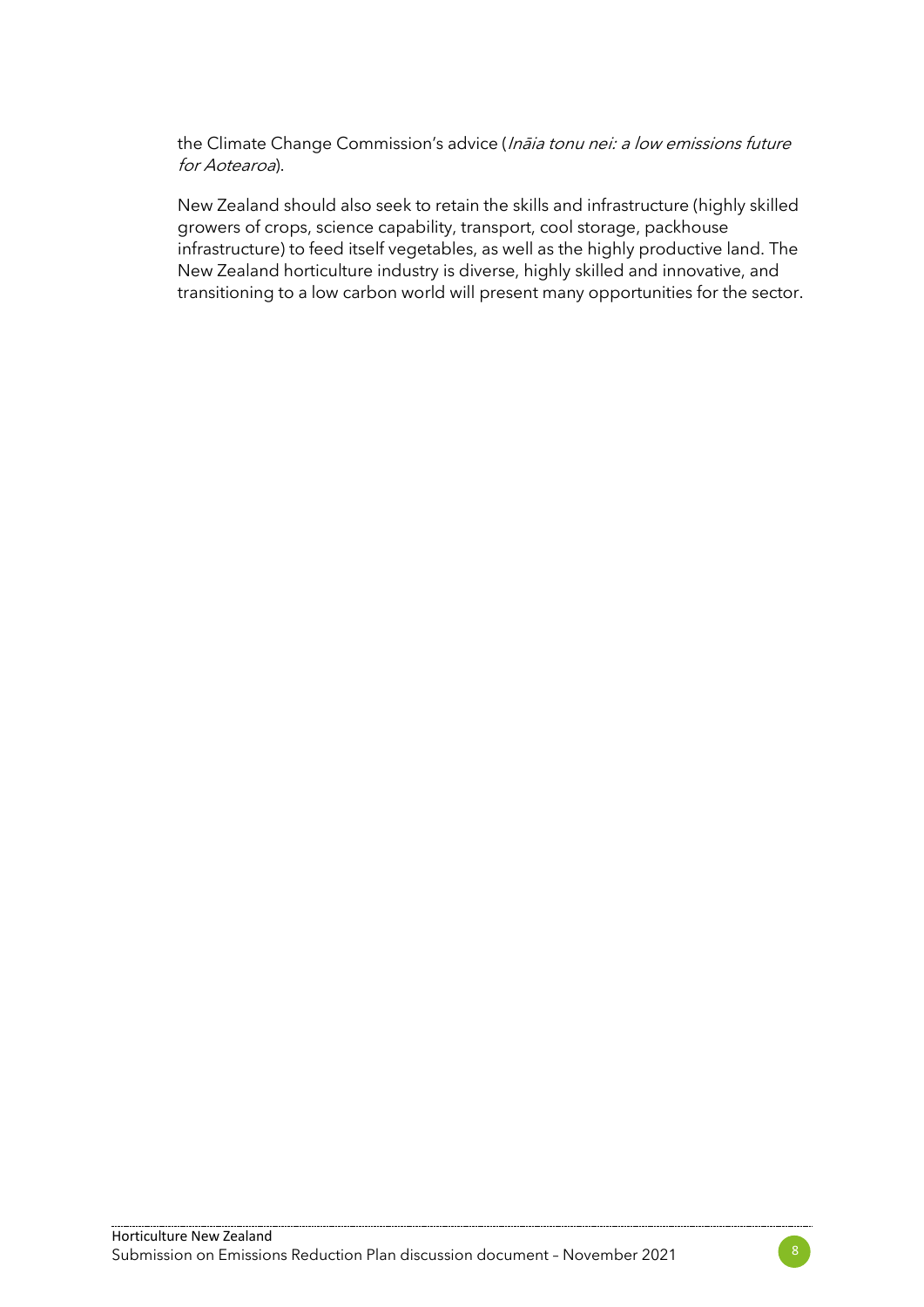# **Preliminary sections**

## **3. Meeting the net-zero challenge**

## **3.1. Guiding principles**

We agree that the Emissions Reduction Plan should be guided by a set of principles.

HortNZ supported the principles that the Climate Change Commission established to underpin decisions on the transition to low emissions.

We consider that there are some gaps that exist in the proposed principles in the ERP discussion document (Table 5), particular in regard to:

- Providing high-level direction on the need to focus on reducing emissions as a priority (and then building a long-term carbon sink for residual emissions).
- The need to create options (different ways, tools, etc. to reduce emissions) through the EPR – as a way of managing risk.
- Ensuring the transition makes New Zealand more resilient for the future (and for example, how we will produce food).
- Recognition that the ERP should where possible, avoid unnecessary costs through the transition.

We also consider that there is a need to protect New Zealand's food security and resilience of food production – as an important social and human health value.

These principles (investing in reducing New Zealand's emissions, while improving our resilience and protecting our food security) are particularly important for sectors such as the greenhouse growing sector, who rely on heat for production and need support to transition, so that we can continue to grow this food (with reduced emissions) in New Zealand and reduce the risk of carbon leakage that may result if this production were to be substituted with imports due to carbon pricing.

#### **Outcome sought in the ERP:**

Add new principles:

- Focus on decarbonising New Zealand's economy and prioritise gross emissions reductions
- Create options for transition that increase resilience to climate change
- Avoid contributing to global emissions through carbon leakage

Add to 'Environmental and social benefits beyond emissions reductions', a specific bullet point that addresses the need to consider and protect New Zealand's food security and resilience of food production.

Add to 'A clear, ambitious and affordable path', the following bullet point: "Avoid unnecessary costs".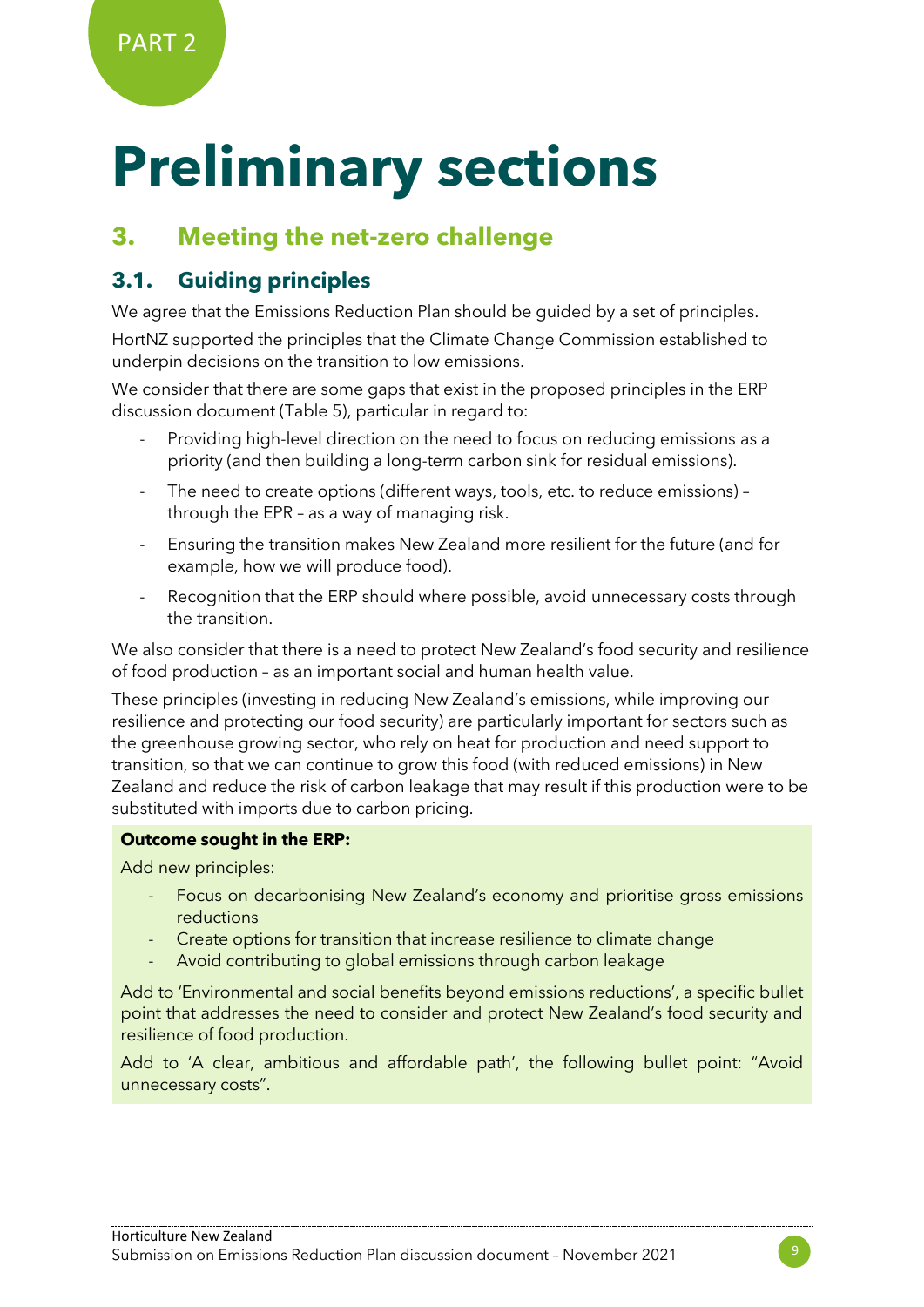## **3.2. Additional comments**

#### **3.2.1. LINE OF SIGHT TO FUTURE EMISSIONS BUDGETS**

We consider it important to have a line of sight to future emissions budgets, and the investment that is needed now that will create longer-term benefits to enable us to meet future budgets.

#### **3.2.2. ENABLING INVESTMENT**

Mechanisms that support and enable investment (both public and private) for transition are important.

Some barriers we are aware of with current funding structures are:

- The level of support is often 'out-of-reach' for smaller growers, due to the scale thresholds of funding, administrative requirements, and the need to employ professionals to design bespoke solutions due to the wide variation in needs and circumstances.
- Funding to support capital investment for already proved technologies is limited, however even when the technology is established there are still barriers to widespread commercial uptake (e.g., regional supply issues) – particularly as there is no 'one-size-fits-all' energy solution for growers.

There are also additional measures that are needed to 'fill the gap' in the transition period – as discussed in more detail in section 7 with regard to the greenhouse growing sector.

Key barriers that could be removed to support decarbonisation include:

- improving long term access to, and supply of, renewable energy options including biomass and electricity;
- Make decentralised electricity generation a more attractive option for rural businesses that cannot easily access national grid electricity at the levels required;
- Encourage and support local renewable/low emission energy "hubs" that include food production, industry and possibly residential housing; investigate and eliminate regulatory barriers to renewable/low carbon energy update; fund energy assessments and decarbonisation plans for businesses at all scales.

We agree that avoiding stranded assets is a vital component of mitigating the risks. Stranded assets are likely to occur if costs rise faster than growers can transition. Assets that could be stranded include glasshouses, packhouses, and storage facilities.

## **4. Making an equitable transition**

HortNZ supports the development of an Equitable Transitions Strategy – we consider domestic food security to be a critical consideration as part of this.

We support the need to help shape the workforce for a low-emissions future and supporting business to transition.

#### **Outcome sought in the ERP:**

Include as an objective/focus of the Equitable Transition Strategy, the need to be cognisant of impacts on food security (and the social impacts which are often unequally distributed).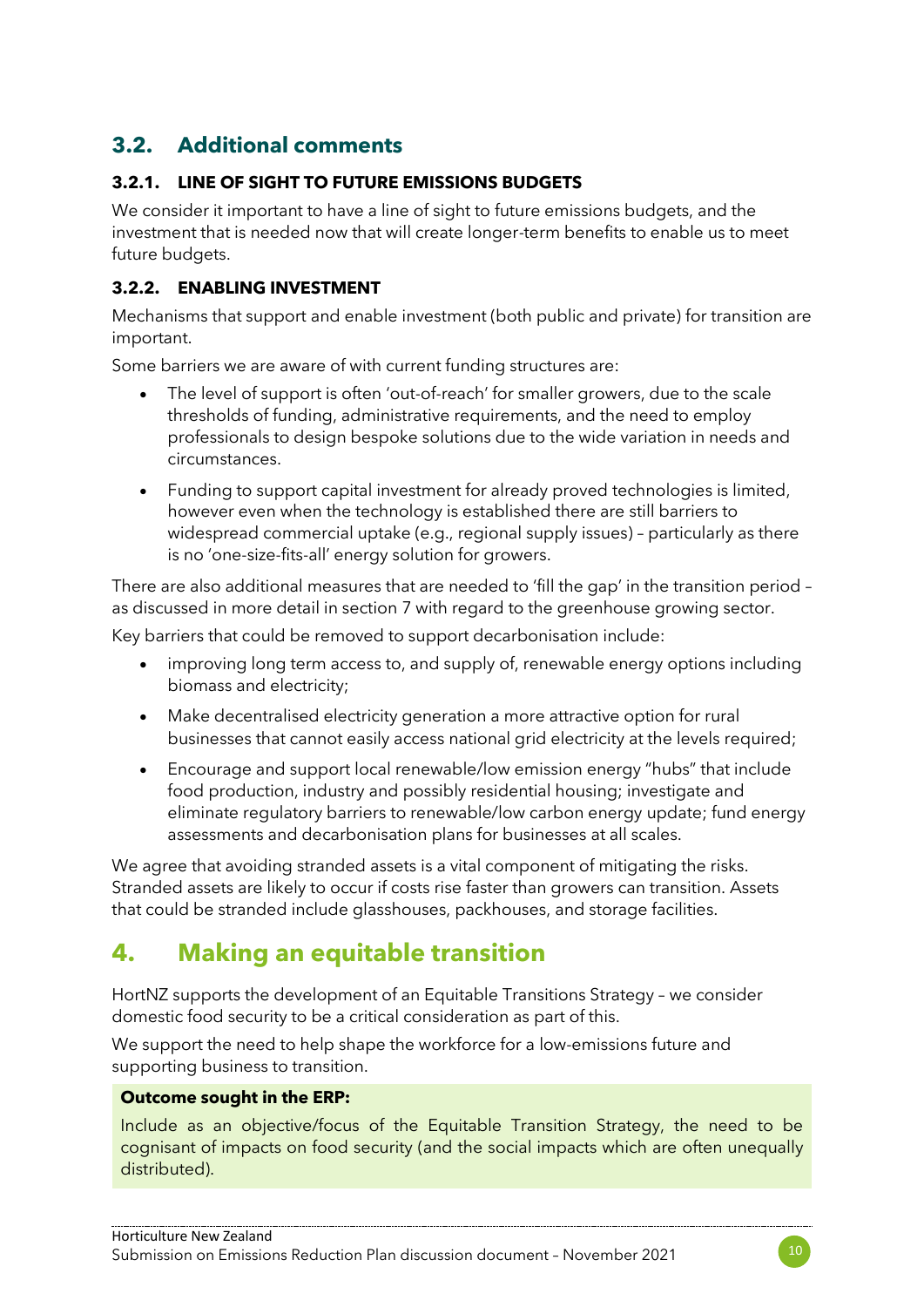# **5. Aligning systems and tools**

## **5.1. Government accountability and coordination**

HortNZ supports the need for coordinated work programmes across Government – not only will this be essential for aligning action but will also be more efficient. This is important to consider when consulting on proposals – linkages within and between work programmes should be clear.

## **5.2. Funding and financing**

HortNZ agrees that access to funding is an important part of transition - HortNZ proposes an alternative approach is taken to funding/ supporting transition for the greenhouse sector - this is set out in Section 7 below.

## **5.3. Emissions Pricing**

The ERP discussion document notes that a higher emissions price is needed. While it is inherently the intent of the ETS that the price of carbon will increase to drive transition – the glasshouse sector is at risk of becoming economically unviable due to ETS costs. If growers no longer produce these crops in NZ, this will result in less variety of vegetables available to NZ consumers, and substitution with imported products. This is discussed in more detail in section 7 below.

#### **5.3.1. RECOGNITION OF FOOD SECURITY IN CLIMATE POLICY & PRICING**

A high ETS price will increase the cost of fresh fruit and vegetables and result in reduced food variety for New Zealanders. A high ETS price may also make New Zealand horticultural products less competitive internationally.

The approach to allocation for eligible industrial activities (industrial allocation) and the corresponding level of assistance needs to reflect the risks to food security in the transition period.

Industrial allocation is not currently designed to protect these values. This was discussed in HortNZ, VegetablesNZ and TomatoesNZ's recent submission on the 'Reforming industrial allocation in the New Zealand Emissions Trading Scheme' discussion document.<sup>8</sup> Our primary subjection point was that the industrial allocation should be reviewed to include wider considerations that support New Zealand's progress towards meeting climate targets, while also safeguarding food security, and align with supporting the sector to transition to lower-emissions fuels.

#### **Outcome sought in the ERP:**

We seek food security as an explicit consideration in climate policy assistance, including investment and free allocation. Specific considerations could include:

- Prioritising food security in the redesign of industrial allocation
- Include a criteria relating to food production and domestic food security (i.e supporting these sectors to transition to maintain and/or enhance food security) in contestable funding to support transition projects.

<sup>8</sup> [https://www.hortnz.co.nz/assets/Environment/National-Env-Policy/Climate-Change/HortNZ-submission-on-](https://www.hortnz.co.nz/assets/Environment/National-Env-Policy/Climate-Change/HortNZ-submission-on-ETS-IA-review-17-Sept-2021.pdf)[ETS-IA-review-17-Sept-2021.pdf](https://www.hortnz.co.nz/assets/Environment/National-Env-Policy/Climate-Change/HortNZ-submission-on-ETS-IA-review-17-Sept-2021.pdf)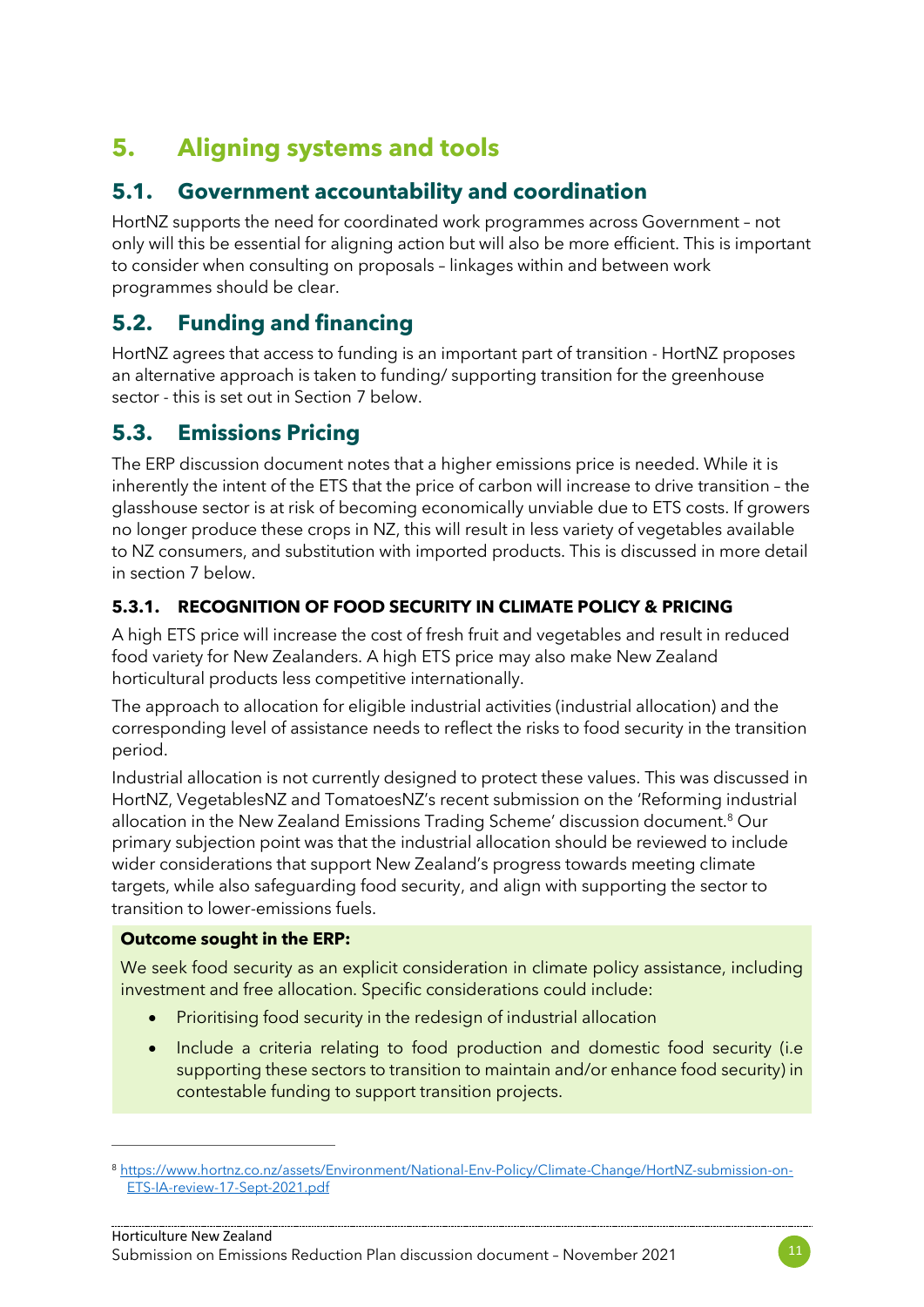We seek policy support for the transition to a low carbon economy without increasing food costs so that New Zealanders can transition to eating healthy lower emissions food.

## **5.4. Planning**

We agree that the reform of the RMA (resulting in the Natural and Built Environment Act, Strategic Planning Act, and Climate Adaptation Act) presents opportunities for alignment with climate mitigation and adaptation.

- HortNZ supports the NBA promoting, as an Environmental Outcome, reduction in greenhouse gas emissions;
	- o It is important to enable land use change to horticulture,
	- o There is also a need to ensure the resource management framework is appropriate in terms of enabling the supply of low emissions fuels.
- There must be a clear approach to the strategy of reducing emissions, in terms of areas which overlap with the NZ ETS.
- With respect to urban form, we support intensification from the perspective of also being a tool for protecting highly productive land from sprawling urban development.

There are also planning linkages with forestry and land use change that might be driven by mechanisms such as carbon pricing; it is important to retain highly productive land (a scare resource) for food production.

#### **Outcome sought in the ERP:**

We seek stronger links between greenhouse gas emissions and resource management legislation – that is aligned with a clear strategy.

## **5.5. Research, science and innovation**

Research, science and innovation will play an important role in supporting transition.

Science can help growers transition to using different fuel types or more energy efficient systems which requires new skills and knowledge. Science can also help to develop new cropping systems and varieties that are more climate resilient.

Research can also support the transition to low emissions land uses (e.g., horticulture), including research into new products/varieties, robotic technology and new generation orchard design.

## **5.6. Behaviour change**

We make the following comments, in terms of enabling behaviour change:

- Aligning climate change and greenhouse gas requirements (e.g reporting) with the multitude of other areas, such as environmental, labour etc. so that it is clear what growers need to do and the approach is efficient. Industry assurance programmes (such as GLOBALG.A. P and NZGAP in the horticulture sector) are an important vehicle in this respect.
- The need to support transition with expertise from behaviour change experts particularly, the need to focus on empowering and enabling businesses (with a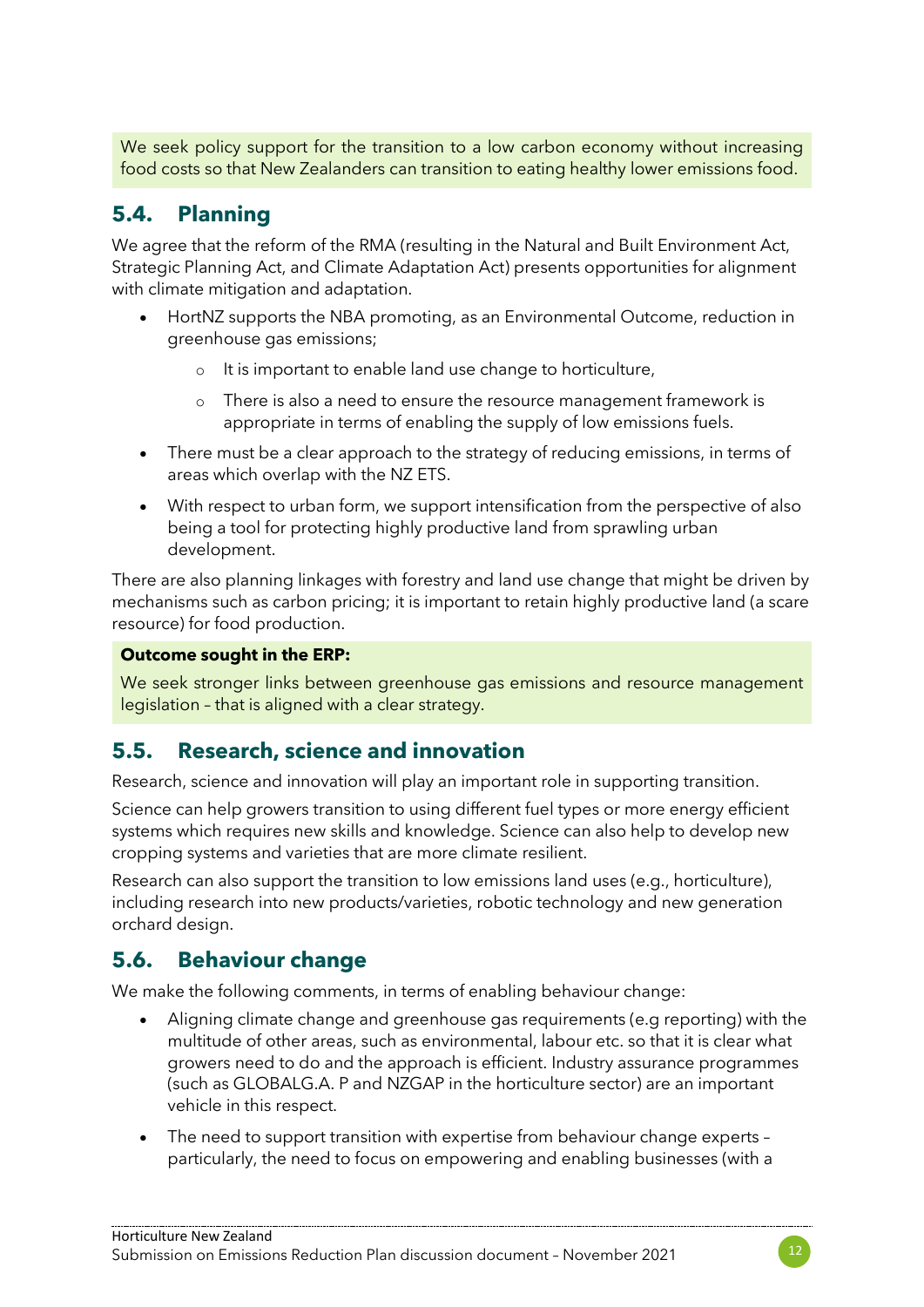focus on positive change), rather than focusing too heavily on regulation that tends to be more negatively framed.

- Work in the area of showing the 'how' including information about options for transition (and how those look economically) and showcasing businesses who have made positive changes.
- Compliance costs needs to align with scale and impact, it is otherwise inefficient and could limit opportunities for positive change.
- Education and behaviour change need to also occur on the consumer side (e.g., buying 'imperfect' produce assists in reducing food waste – but is consumer, rather than grower driven).
- Long-term investment certification is important to enable transition.

## **5.7. Move to a circular and bioeconomy**

HortNZ supports initiatives to support the development of the bioeconomy and move towards a more circular economy. We make more specific comments on this in section 9 (Waste).

We support in the ERP discussion document, initiatives to:

- Develop further science and innovation to support the move to a circular economy with a thriving bioeconomy.
- Accelerating the uptake of bioenergy.

We would add to that, the need to explore the opportunity for 'energy hubs' (this is touched on below in Section 7.1).

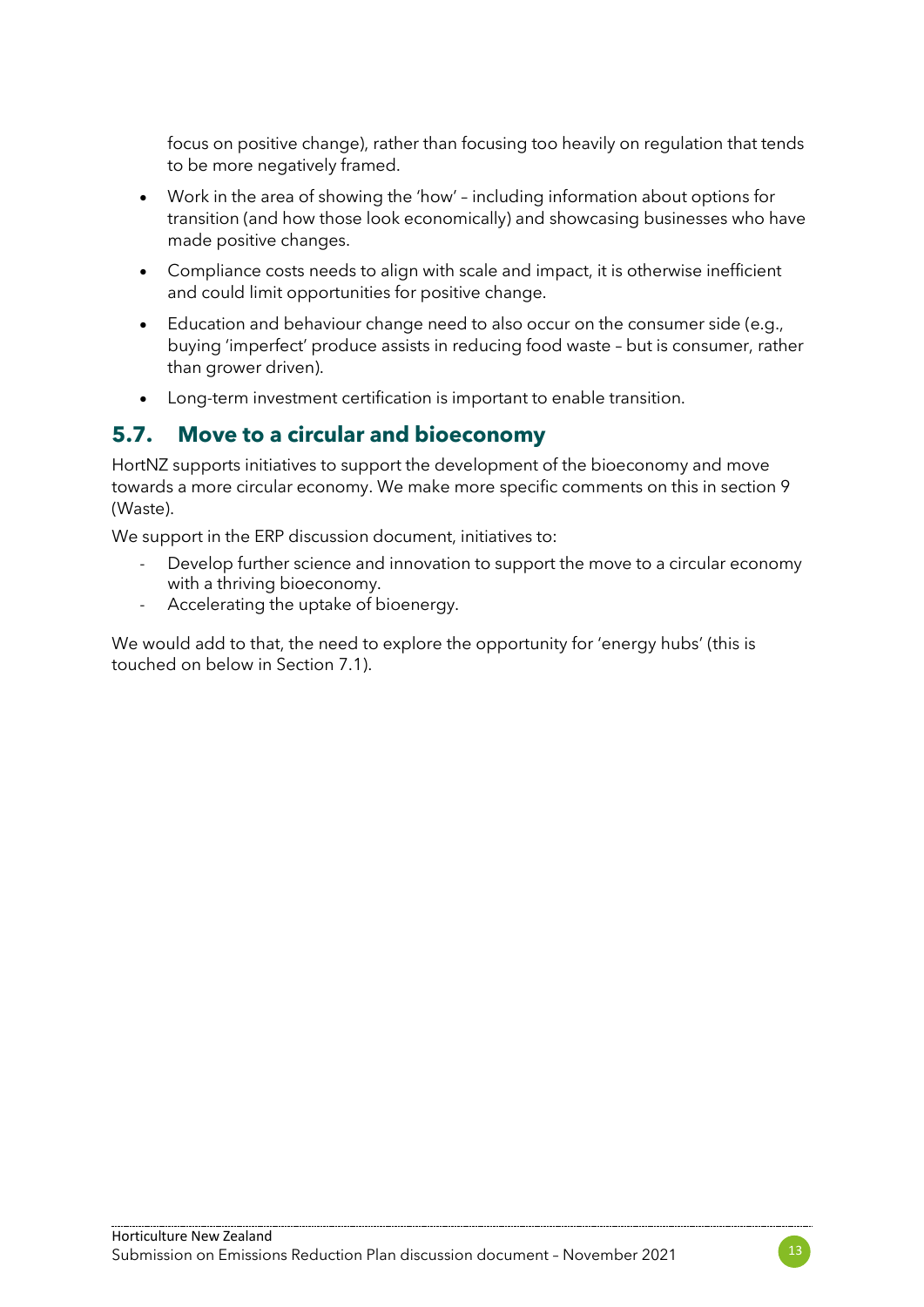# **Transitioning by key sectors**

# **6. TRANSPORT**

For the horticulture sector, on-farm vehicles, including light commercial vehicles (e.g., utes) and machinery for cultivation and harvest are important. Alternatives are available in some areas, but not across the board.

Beyond the orchard gate, trucks are frequently used to transport fruit and vegetables to New Zealand consumers or ports. Some growers have their own truck fleets.

The sector is particularly reliant on trucks as a mode of transport between the farm and packhouse and/or processing facility.

Due to the distributed nature of horticulture and the perishability of fresh product – this creates limitations around the use of rail and coastal shipping (particularly for domestic distribution). However, there are opportunities for less perishable products, processed products (e.g., frozen, canned, juiced) and within or between main centres and/or areas where there are clusters of growing.

## **6.1. Decarbonising heavy transport and freight**

The ERP discussion document proposed, for freight transport, a 25% reduction in emissions by 2035.

It is important that this is supported by investment into developing commercially viable options, including:

- Where the technology is available there needs to be a focus on making it affordable/accessible.
- Investment in technology and subsidisation of options before they become fully economically viable to drive critical mass.

We support the development of a National Freight and Supply Chain Strategy – this should take into consideration specific requirements and considerations of the horticulture sector, and the different roles trucking, rail and coastal shipping play (and/or could play) in efficient transport of produce.

There could also be strategic planning opportunities which support mode shift, where the location is appropriate – e.g. A rail hub near Pukekohe connecting to Auckland and Tauranga Ports would significantly reduce road freight movements through Auckland.

## **6.2. Congestion pricing**

We seek clarity on the scope of options relating to congestion pricing (and whether this includes freight vehicles). Freight is different to light vehicles e.g., freight transport has limited options for alternative modes, freight for fresh produce cannot choose when to travel to avoid peak rates.

There also needs to be clear objectives, not just revenue raising. Revenue should be limited to supporting alternative modes of transport.

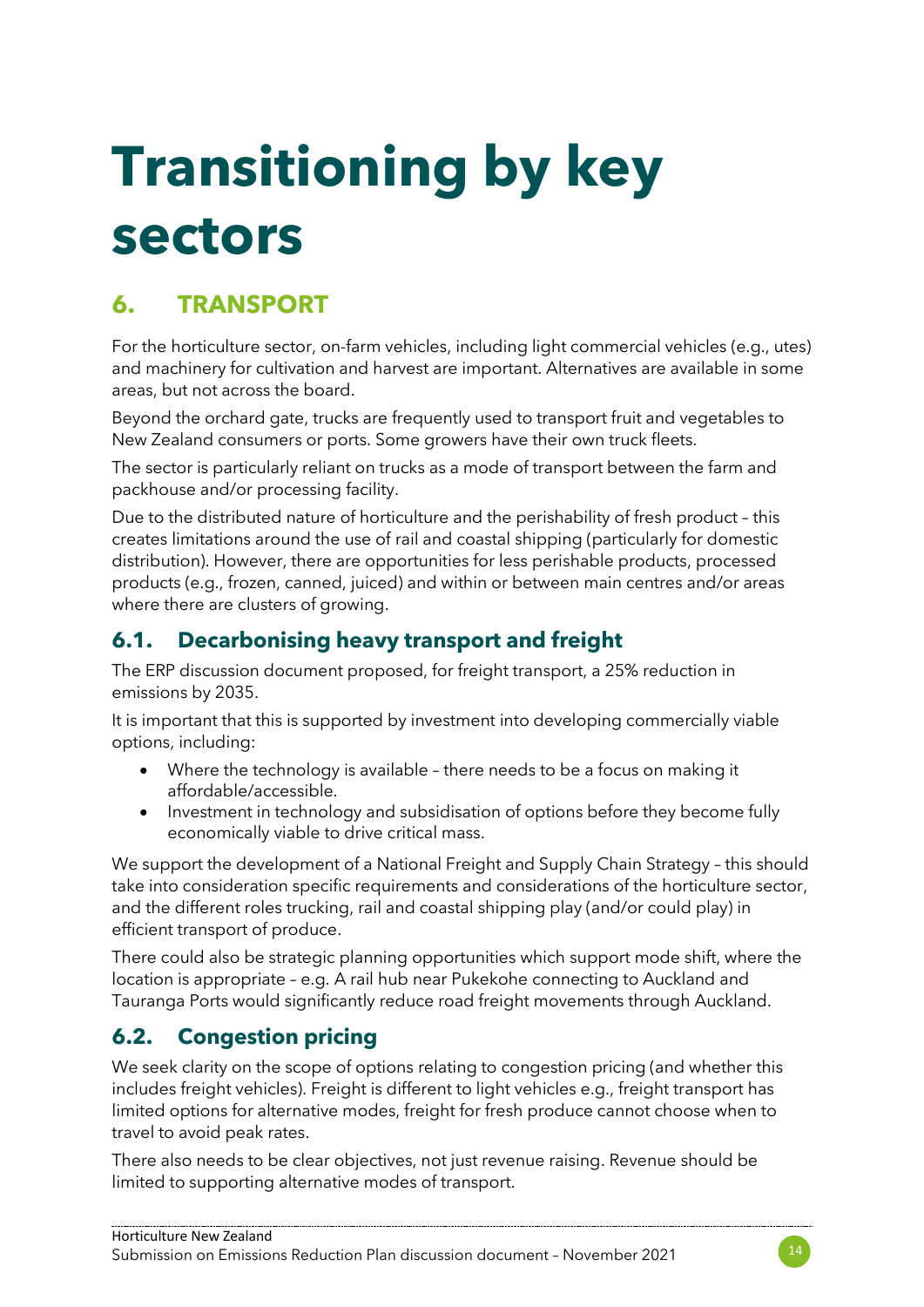# **7. ENERGY AND INDUSTRY**

The production of fruit and vegetables requires reliable and economic energy supply. The demand for energy depends on growing systems (e.g., greater in heated greenhouse growing systems) and different stages in the supply chain.

Many growers have energy efficient goals and strategies for their businesses.

Example initiatives of growers reducing their energy use include the use of energy efficient machinery and equipment (including irrigation infrastructure), and efficient design of buildings (such as packhouses).

Some growers are taking the opportunity to generate solar energy off their roofs. This currently is an economically viable method of reducing electricity and diesel costs and reducing emissions.9

In regard to the Energy and Industry chapter, HortNZ seek that the ERP include clear direction on investment and a strategy to enable transition - particularly there is a need to provide alternative support pathways for greenhouses, so we can continue to grow these crops in New Zealand.

## **7.1. A New Zealand Energy Strategy**

HortNZ support the development of a New Zealand Energy Strategy. We touch in areas we see as priority areas below.

Security of supply (particularly availability of biomass and electricity)

A key challenge for the greenhouse sector (aside from the capital cost) is the lack of security of supply for alternative fuel sources to enable an investment to be made in transitioning. This needs to be a priority area in the energy strategy – particularly for biomass and electricity options, which has been the focus. There also needs to be resilience in supply – e.g. we are aware of a situation where biomass was unavailable due to flooding.

These areas require clear signalling and investment, in order to enable transition and certainty for growers.

#### Distributed generation

There is potential for expansion of solar generation within horticultural businesses and an opportunity for growers to feed the grid at times of high demand from their solar energy and draw-down energy from the grid to charge batteries at times of lower demand.

Energy hub options to deliver co-benefits across industries

There could be an opportunity to co-locate production with urban centres and co-locate heat and power production (e.g., through small and medium scale geothermal power plants /biogas) to serve markets. The hubs opportunity is limited in New Zealand, but there may be some strategic locations where investment in energy hubs is viable.

We seek that strategic planning is undertaken to understand and enable these opportunities further.



<sup>9</sup> https://www.choiceenergy.co.nz/customers/agriculture/jivan-produce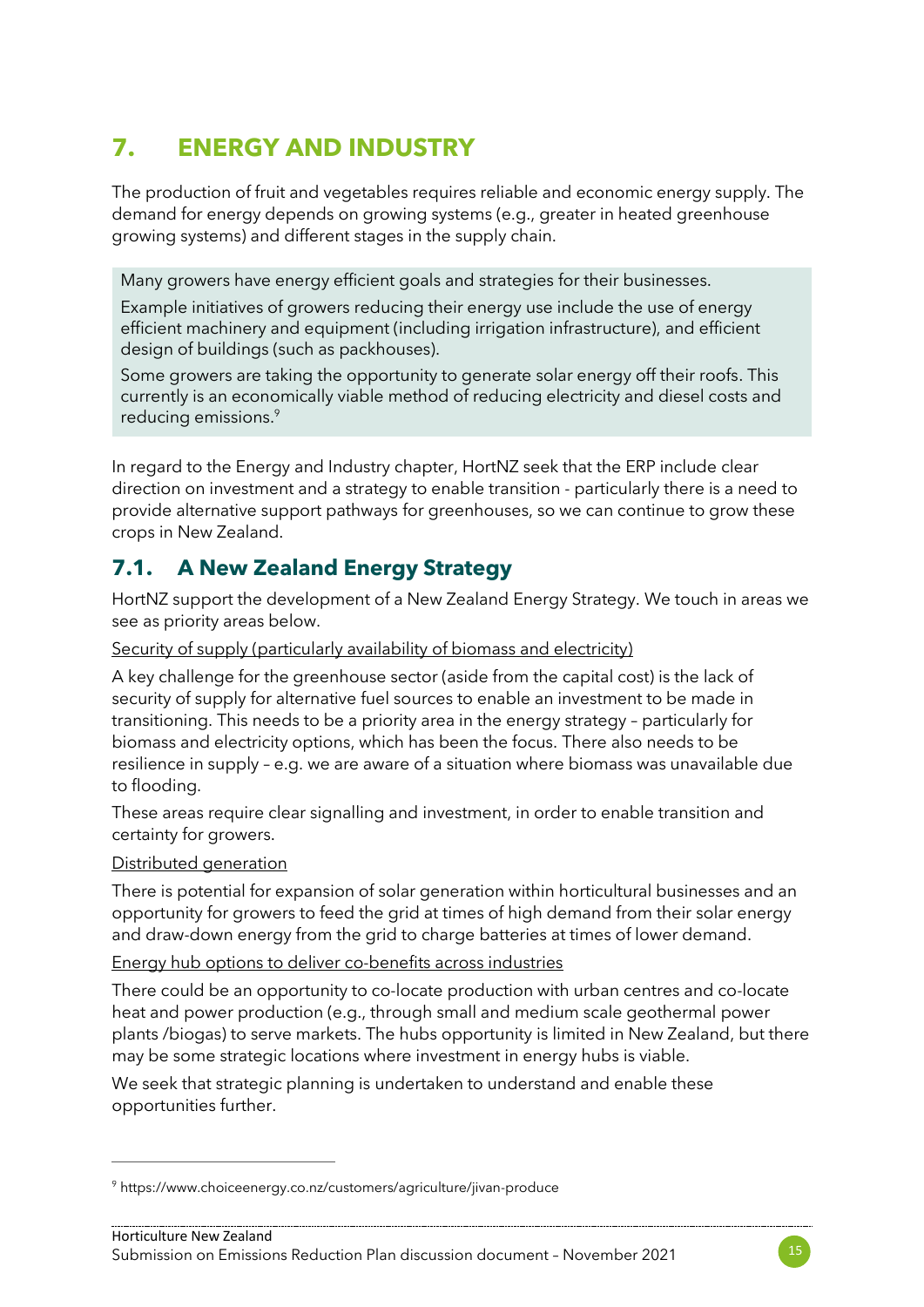#### **Outcome sought in the ERP:**

Progress with the development of a New Zealand Energy Strategy, in consultation with stakeholders. We consider the Energy Strategy needs to include:

Biomass supply

- Include detailed modelling of biomass supply (and supply and demand across sectors) and assessing the ability of the regional biomass supply out to 2035 and 2050 that could better inform the industry of the prospects of products.
- Include a strategy for ensuring there is a supply of biomass that meets the needs of the transition.

#### **Electricity**

- Analysis of the rate/timing of the increase in renewable energy regionally and the ability for increased capacity and infrastructure to be delivered through the network and demand for electricity demands (e.g., alongside more EVs, etc.) will be met.
- Have a strategy for the generation and distribution infrastructure so there is certainty over where electricity will be an option as an alternative energy source for users such as greenhouses.

#### Other opportunities

- Consider opportunities that might exist for greater energy generation as part of a distributed network within farms and energy hubs.
- Consider opportunities to develop cross-sector energy hubs in strategic location (for example, geothermal energy).
- Not preclude alternative fuels or technologies which might already exist, be in development, or provide options in the future, as transition will not be 'one-sizefits-all'.

## **7.2. Phasing out fossil gas while maintaining consumer wellbeing and security of supply**

We agree that there needs to be careful management to maintain security of supply until transition is possible. Growers have faced disruption as a result of the gas supply market. This creates an additional pressure on growers at a time when alternatives are not necessarily available to fill this gap (particularly in the short-term).

## **7.3. Decarbonising the greenhouse growing sector**

Heat and carbon dioxide enrichment are important for the viability of greenhouse growing.<sup>10</sup> ETS costs are having a big impact on growers. Growers have been experiencing



<sup>&</sup>lt;sup>10</sup> Refer to submission on 'Review of Industrial Allocation in the NZ ETS' for further explanation: [https://www.hortnz.co.nz/assets/Environment/National-Env-Policy/Climate-Change/HortNZ-submission-on-](https://www.hortnz.co.nz/assets/Environment/National-Env-Policy/Climate-Change/HortNZ-submission-on-ETS-IA-review-17-Sept-2021.pdf)[ETS-IA-review-17-Sept-2021.pdf](https://www.hortnz.co.nz/assets/Environment/National-Env-Policy/Climate-Change/HortNZ-submission-on-ETS-IA-review-17-Sept-2021.pdf)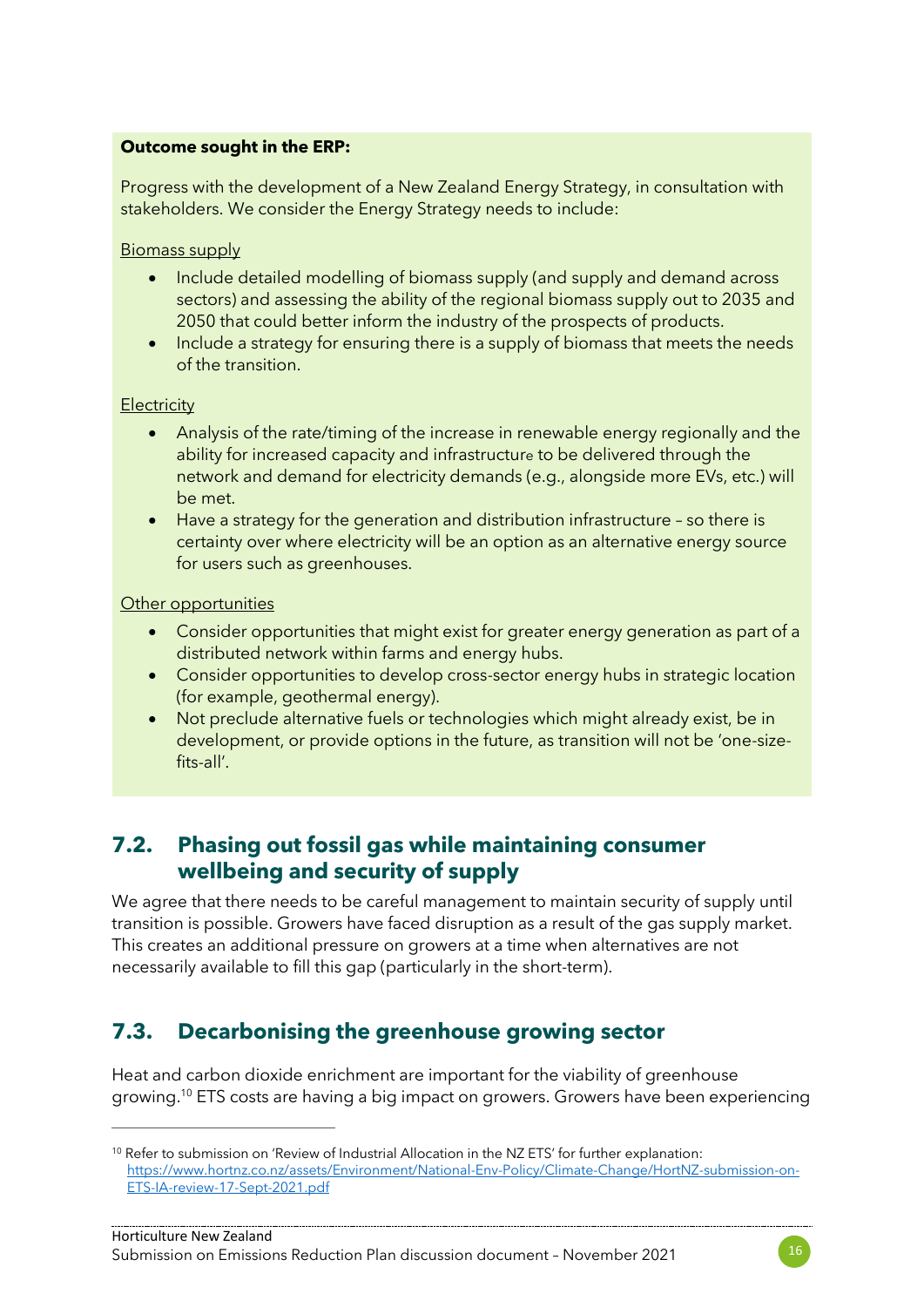substantial cost increases, due to rapidly rising ETS costs - for example the NZU price has doubled, reaching \$65 (on the secondary market) in the last year.

### **7.3.1. DECARBONISATION PLAN AND INVESTMENT REQUIRED**

The sector is committed to transitioning to a lower emission economy – as demonstrated by partnering with EECA on developing an Industry Decarbonisation Plan for the sector. This will be available shortly.

Analysis as part of the decarbonisation plan estimates that the greenhouse vegetable growing sector (as of 2020) had 211,000 tCO2 emissions per year: 59% from the use of gas (used to heat 66% of glasshouse area), 31% from the use of coal (used to heat 15% of the glasshouse area), the remaining 10% from other hydrocarbon sources. The estimated proportional of emissions and capital cost of transition is summarised below.<sup>11</sup>

| <b>Size</b>         |             | <b>Emissions %</b>         | <b>Estimated cost of transition (CAPEX)</b>                                    |  |  |
|---------------------|-------------|----------------------------|--------------------------------------------------------------------------------|--|--|
| Large               | $\geq$ 5 ha | 84% of sector<br>emissions | Estimated cost of \$200million to transition by<br>2040                        |  |  |
| <b>Medium</b>       | $1-4$ ha    | 10% of sector<br>emissions | Estimated cost of \$27 million to transition by<br>2041                        |  |  |
| Small               | $<$ 1 $ha$  | 6% of sector<br>emissions  | Estimated cost of \$6 million to transition by<br>2042                         |  |  |
| <b>Total Sector</b> |             | 211,000 tCO2               | <b>Estimated cost of approximately \$233</b><br>million to transition by 2042. |  |  |

#### **7.3.2. CHALLENGES TO TRANSITION AND THE RISKS OF THE CURRENT APPROACH**

The Decarbonisation Plan is an important step towards a lower emission future – however challenges remain (particularly in the short-term) for growers.

The key barriers or challenges for transition include economic reasons (transition is very capital intensive, and operating costs are high relative to grower profitability), and energy security limitations (for biomass and electricity in particular). Some technology – e.g. electric heat pumps – have yet to be successfully trialled at scale. Carbon dioxide captured from natural gas combustion and injected into greenhouses to increase yield is also an important factor in terms of fuel choice and the economics of transition.

Over the period from now (2021) to 2040:

- The Level of Assistance (LA) for horticultural growers eligible for industrial allocation (as moderately emissions intensive trade exposed businesses<sup>12</sup>) will gradually be phased out – i.e. decreasing progressively from 0.6 now to 0.4 in 2040 (and virtually zero by 2050).
- Other growers (e.g., of lettuce, herbs, leafy greens, chillies, eggplants) continue to face the full ETS costs, with no industrial allocation.



<sup>11</sup> Covered Crops Decarbonisation Plan. Draft Report Version 1.0a

<sup>&</sup>lt;sup>12</sup> Fresh tomatoes, fresh cucumbers, and fresh capsicums.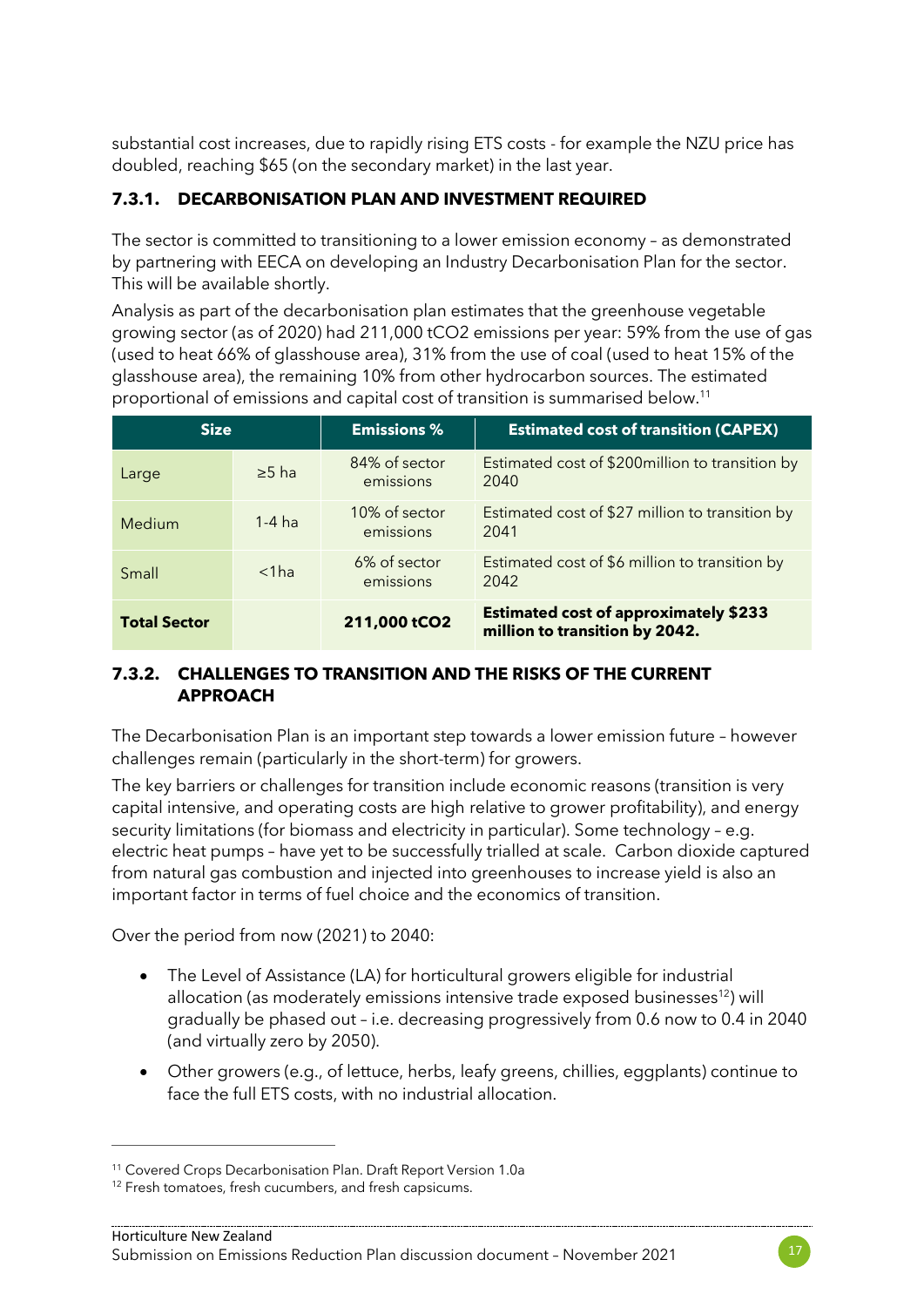- The ETS cost will continue to rise. Growers have been experiencing substantial cost increases, due to rapidly rising ETS costs - for example the NZU price has doubled, reaching \$65 (on the secondary market) in the last year.
- The cost and availability of low-emission alternative fuels is uncertain or limited in many areas.

These factors limit the ability of growers to transition. There is considerable risk that some will go out of business due to limited financial, technical and physical resources to rapidly invest in transition. The ability to switch to lower emissions fuels may still be a number of years away, depending on the alternative fuels available to growers in their location.

Attached as **Appendix A (Covered Crops Decarbonisation – Problem definition for transition)** is an economic analysis undertaken by NZIER, defining the challenge of transition for the covered crop sector, particularly the risk that the price of carbon poses to the covered crop industry and the ability to transition:

- Transition requires investment the expected increase in carbon emission costs will quickly push the industry 'to or below' breakeven profit levels making it difficult for the industry to attract investment to replace existing assets let alone switch to lower emission technology.
- The report estimates that growers without free allocation will be exposed to carbon costs above the current estimated maximum profit of the industry by 2023, and for growers who can access free allocation by 2028.

The current ETS settings have driven energy efficiency, but growers do not have the capital to invest in decarbonisation.

There is a significant risk that the greenhouse sector will be significantly downsized due to the rising costs becoming uneconomic before transition to low emissions alternative fuels is possible.

If it is desirable to retain this food production in New Zealand (which we consider it is for reasons expressed below), a different approach is needed to support the transition that will reduce New Zealand's emissions while also enabling continued food production.

#### **7.3.3. PROPOSED APPROACH TO ENABLE TRANSITION FOR A RESILIENT FOOD SUPPLY**

NZIER's analysis (**Appendix A**) estimates that the value of free allocation units for the sector over the period 2023 to 2040 will be approximately \$216 million – a net present value of approximately \$110 million. The report concludes that options to capitalise allocation could support covered crop growers to transition.

We seek to redesign the assistance provided for within Section 83 of the Climate Change Response Act (CCRA), to provide the ability for growers to anticipate and capitalise future free allocation. Redesign of the assistance provided for under Section 83 and 84 of the CCRA in a way that has a comparable cost to growers and the Government over the next 20 years will result in faster decarbonisation of the sector while maintaining food security for New Zealanders.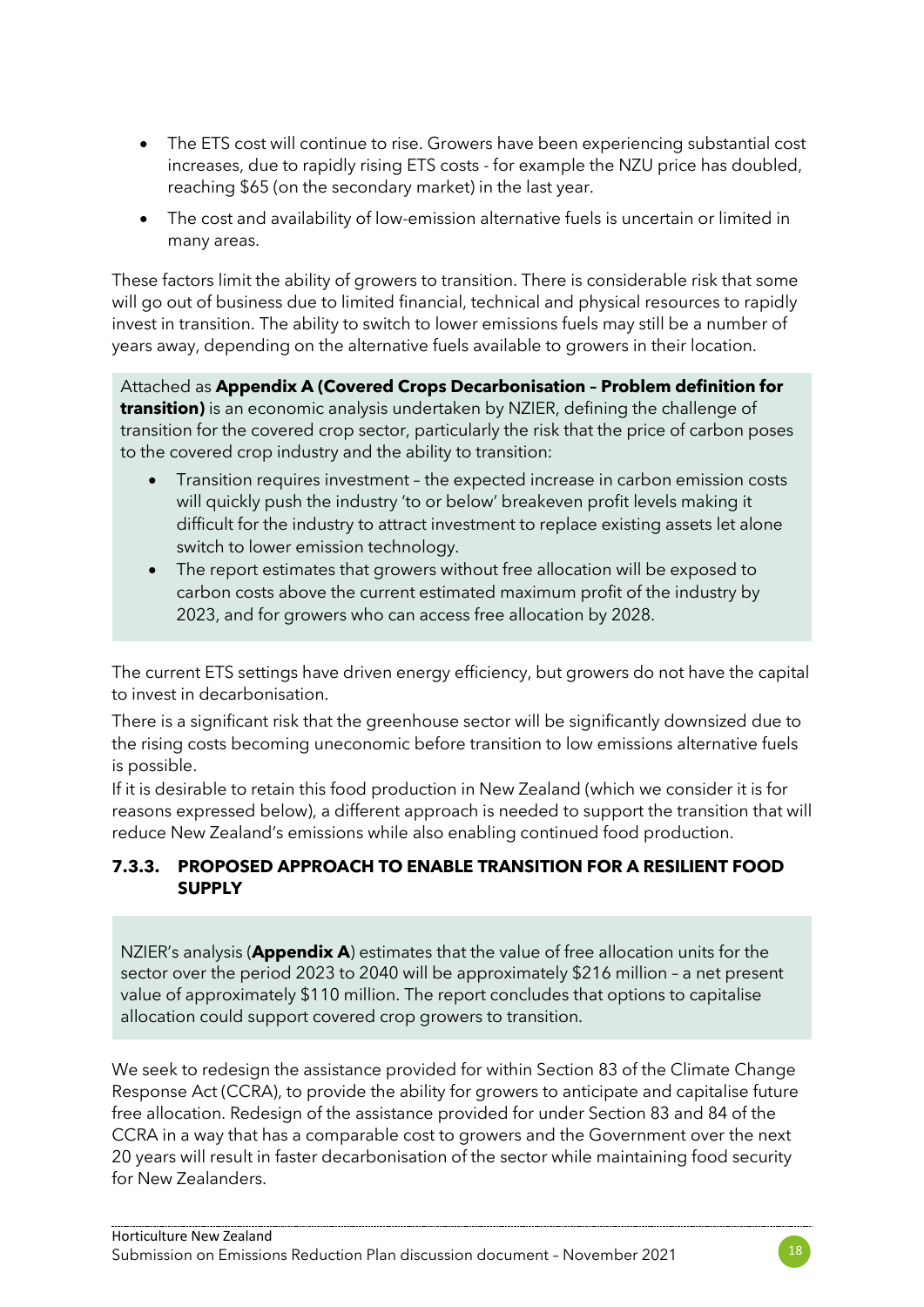There is urgency associated with the work because the economics of greenhouse growing in New Zealand is under considerable pressure due to the rising ETS price.

#### **Outcome sought in the ERP:**

We seek an agreement for the greenhouse sector and government to jointly undertake economic and policy analysis to redesign the assistance under CCRA, so the assistance supports capital investment for decarbonisation of the greenhouse sector.

#### **7.3.4. WHY IT MATTERS (AND WHY A BESPOKE APPROACH IS REQUIRED)**

A clear strategy and investment approach that supports transition of the greenhouse growing sector is important for a number of reasons, summarised below.

#### Risks to food security

Greenhouse growers are producing healthy, fresh (perishable) fruit and vegetables, enabling year-round food supply and security for New Zealanders.

The Paris Agreement speaks to a 'fundamental priority of safeguarding food security' and action in a manner that does not threaten food production. It is important that New Zealand retains the ability to provide for our own fruit and vegetables – in terms of availability, but also affordability.

Growers are price takers and need to produce year-round for economic viability. For the majority of crops grown in greenhouses, outdoor growing has been overtaken by greenhouse vegetable production due to higher yields, better quality, and improved efficiency of water, nutrients and other input use. Increased costs of production could impact ability to supply domestic market.<sup>13</sup>

Domestic consumption of vegetables is sensitive to price<sup>14</sup>. Some of the costs of reducing emissions that will be borne by the horticulture sector (via the ETS or otherwise) will either be passed on to consumers or result in significantly reduced domestic supply.

#### Resilience of New Zealand's food system and the future of food

Greenhouse growing is an efficient growing system that also provides resilience in domestic food supply and is resilient in a changing and more volatile climate.

In respect to our domestic food system, the greenhouse industry plays an important role in evening out market supply issues in shoulder and off seasons. This is particularly important when there are adverse weather events that impact on the few areas in the country where there is winter production of certain vegetables.

Greenhouse systems are more resilient to the challenges of climate change. Global trends suggest that covered cropping will have an increasingly important role to play in feeding people. An increase in covered cropping will be essential to adapt the food production system to the changing, more volatile world climate while still producing enough food in a way that also uses less water and nutrients and mitigates the risks associated with unpredictable climatic events. A 2019 Intergovernmental Panel on Climate Change report into land use stated, "The stability of food supply is projected to decrease as the

<sup>&</sup>lt;sup>13</sup> Refer to submission on 'Review of Industrial Allocation in the NZ ETS' for further explanation: [https://www.hortnz.co.nz/assets/Environment/National-Env-Policy/Climate-Change/HortNZ-submission-on-](https://www.hortnz.co.nz/assets/Environment/National-Env-Policy/Climate-Change/HortNZ-submission-on-ETS-IA-review-17-Sept-2021.pdf)[ETS-IA-review-17-Sept-2021.pdf](https://www.hortnz.co.nz/assets/Environment/National-Env-Policy/Climate-Change/HortNZ-submission-on-ETS-IA-review-17-Sept-2021.pdf)

<sup>14</sup> Rush, E., Savila, F., Jalili-Moghaddam, S., & Amoah, I. (2018). Vegetables: New Zealand Children Are Not Eating Enough. Front. Nutr.<https://www.frontiersin.org/articles/10.3389/fnut.2018.00134/full>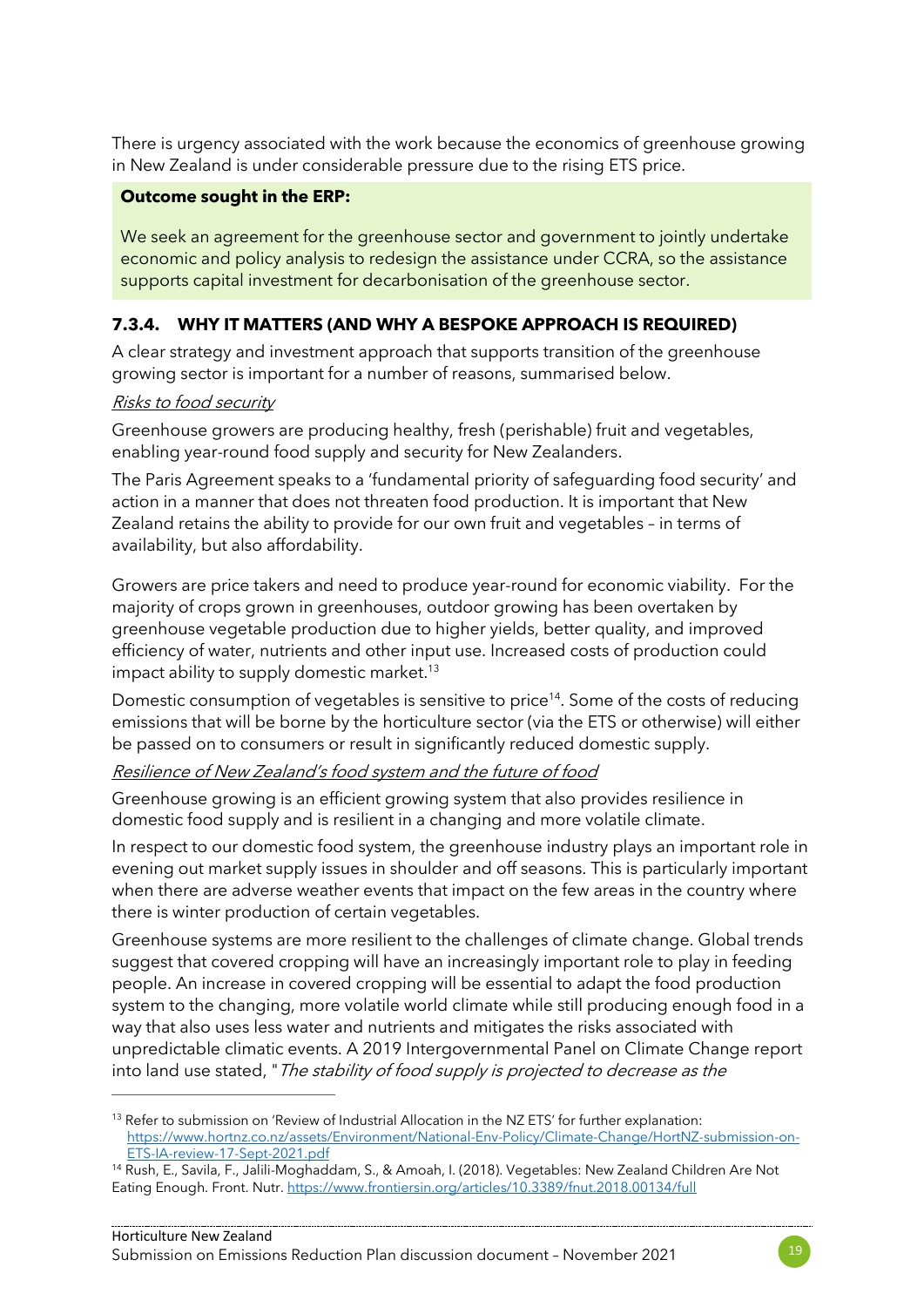magnitude and frequency of extreme weather events that disrupt food chains increases".<sup>15</sup> Covered cropping can reliably deliver high yields of quality produce using less land and water.

#### Risk of climate leakage

There is a risk of carbon leakage from the loss of greenhouse production. Countries that might fill that gap (notably Australia) through imports are very unlikely to face the same carbon charges that our growers face; they may pay a different price; or they may produce with much higher emissions than NZ growers.

For example, 302,186kgs of fresh tomatoes were imported from Australia during this winter (July – September) at an average CIF price of \$5.63/kg. New Zealand grown produce for the same period averaged a retail price of \$15.24/kg, so even with a retail mark-up and other costs the imported tomatoes are substantially lower in cost.

Imports are sensitive to market changes in New Zealand. For example, import data for tomatoes, capsicum, cucumber and lettuce indicates that imports predominately occur over the winter months when the prices are higher in New Zealand, this coincides with when prices are at their peak.<sup>16</sup>

#### Economic and social implications

The loss of greenhouse growing would mean reduced access to locally grown produce, which is fresher and more readily available from a range of suppliers than imports; biosecurity risks will increase from the imported products; jobs and export income will be lost; and New Zealand's own food security (ability to provide its own fresh vegetables) reduced.

## **7.4. Supporting development and use of low-emissions fuels**

We think that there is a role for Government (and the ERP) in facilitating or supporting the d establishment of robust markets for low-emissions fuels supply– whether through policy, investment or some other mechanism. This will help to accelerate the options for transition.



<sup>15</sup> [IPCC, 2019: Summary for Policymakers. In: Climate Change and Land: an IPCC special report on climate](https://www.ipcc.ch/srccl/chapter/summary-for-policymakers/)  [change, desertification, land degradation, sustainable land management, food security, and greenhouse gas](https://www.ipcc.ch/srccl/chapter/summary-for-policymakers/)  [fluxes in terrestrial ecosystems](https://www.ipcc.ch/srccl/chapter/summary-for-policymakers/)

<sup>&</sup>lt;sup>16</sup> Statistics New Zealand Infoshare tool.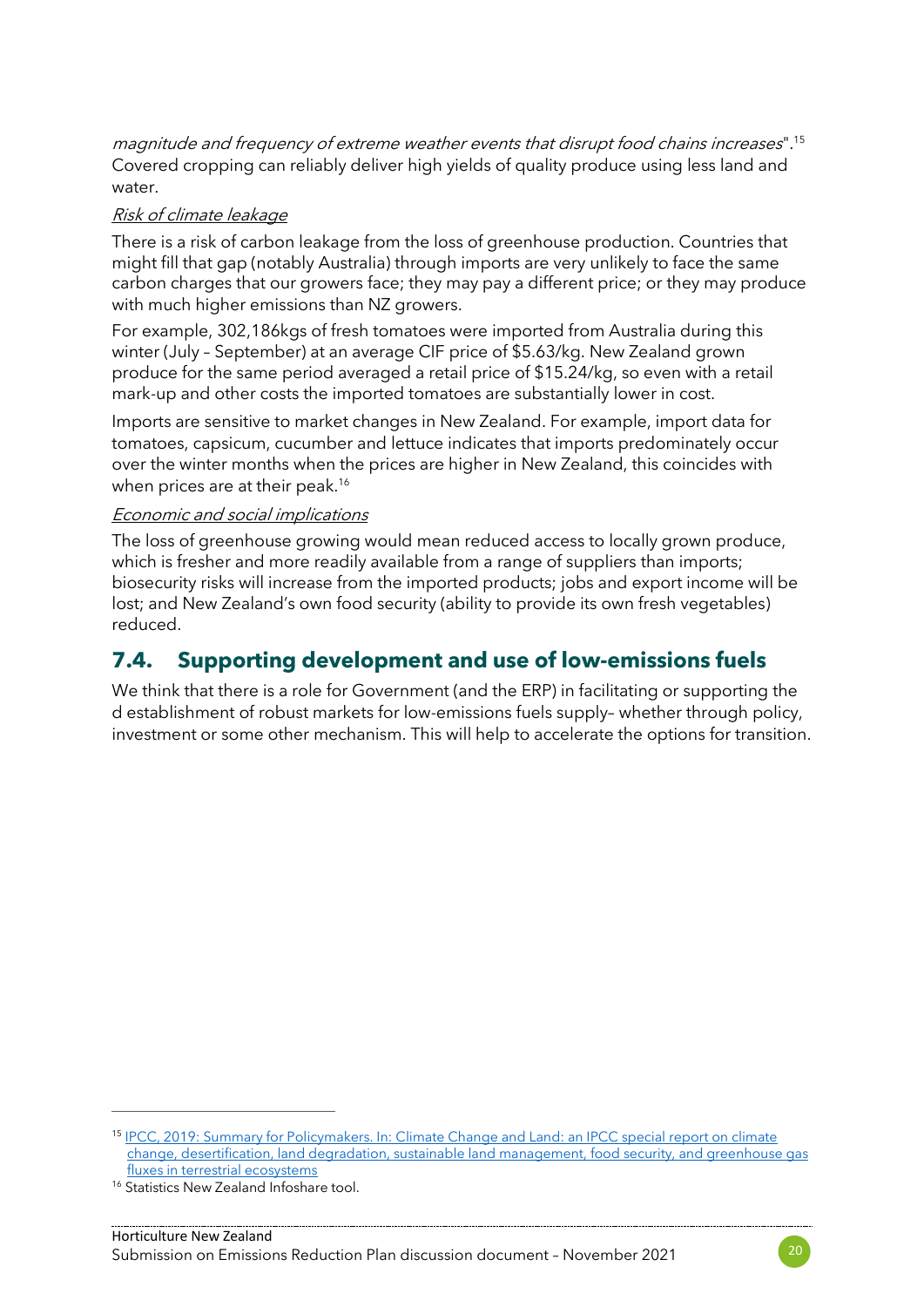## **8. AGRICULTURE**

In regard to the agriculture chapter, HortNZ seek that the ERP include direction on:

- He Waka Eke Noa partnership's work in developing settings to drive lower emissions food production in New Zealand.
- Policies that support expansion of horticulture which produces healthy, low emissions food.

## **8.1. He Waka Eke Noa**

We support the He Waka Eke Noa partnership between government, the primary sector and iwi/Māori to make progress on climate change mitigation

The He Waka Eke Noa approach acknowledges that a price in isolation cannot drive the systems wide change required to reduce agricultural emissions, and what is needed to achieve change is an integrated approach including farm planning supporting behaviour change.

The farm level response through He Waka eke Noa, will need to be supported by a wider network of changes including investment in research, infrastructure and technology as well as strategic planning and regulation.

#### **Outcome sought in the ERP:**

Continued support for He Waka Eke Noa, supported by investment in research, infrastructure and technology as well as strategic planning and regulation.

## **8.2. Supporting lower emissions farming systems**

The Climate Change Commission's report to Government, included recommendations to support alternative, lower emissions land uses (refer box below) – this does not appear to have been carried through into the agriculture section of the ERP discussion document.

We consider this should feature in the final ERP – as investment and action now will be required in order to make gains in future emissions budgets.

#### **Ināia tonu nei: a low emissions future for Aotearoa**

- The demonstration path assumes 2,000 ha of land is converted to horticulture per year from 2025. The Climate Change Commission expects that this could include in future "if barriers – such as water availability, labour, supply chains and path to market – are addressed."
- A path of less technological change and more behaviour change ('Alternative Pathway A') would require an additional 3,500 ha per year. By 2050 this would see horticulture increase by approximately 100,000 ha.
- "Opening up opportunities for more conversion to lower emissions production systems and land uses, including horticulture" is listed as a critical outcome.
- Policy direction for agriculture includes:

"Support systems and infrastructure for alternative, lower emissions land uses so that there is more potential to convert land to low emissions uses in future. This includes, for example, infrastructure and supply chains for horticulture."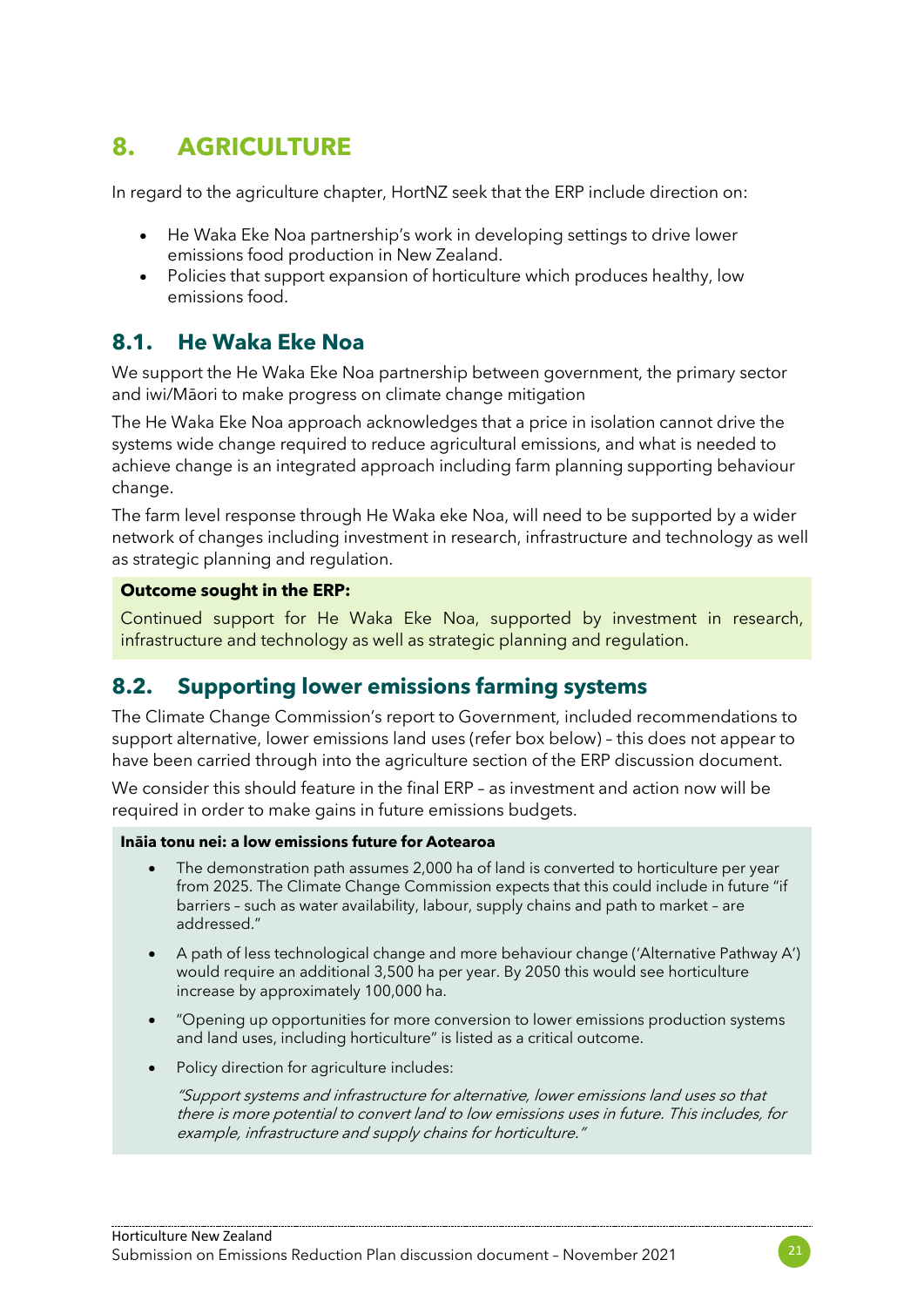To enable horticulture growth to continue and increase, we need investment in the right areas and a regulatory/policy environment that enables the market to respond.

Investment and policy support needs to occur now to enable outcomes to be achieved in the second and third emissions budgets—however, the alternative is to rely on technological solutions that do not yet exist.

This is important both from a perspective of climate change adaptation (adapting to changing climate may bring new opportunities for horticulture), climate change mitigation (through land-use change to a low emissions land use) and importantly, providing New Zealand with options for meeting our targets should other initiatives not proceed at the pace necessary.

It is also important to recognise that transition to horticulture may occur at different scales – from incremental changes in mixed farming systems (e.g., addition of, or greater proportion of vegetables in rotation as part of a mixed farming operation), to more wholesale changes of in land use/farming system, and both of these options need to be enabled.

#### **Outcome sought in the ERP:**

Policy direction and investment (and alignment of policy direction) to support alternative land uses such as horticulture, to realise the potential for our highly productive land, to be economically productive and generate lesser emissions, including in the areas of:

- R&D and Innovation: including research into new products/varieties, robotic technology and new generation orchard design
	- Policy/regulatory settings, including:
		- o Labour policy,
		- o Environment policy (ability to access land and water, enable land-use change, resolving Māori rights and interests in water),
		- o Food policy.
- Enabling investment: water storage that provides reliable water and community benefits, investment in growing international markets.

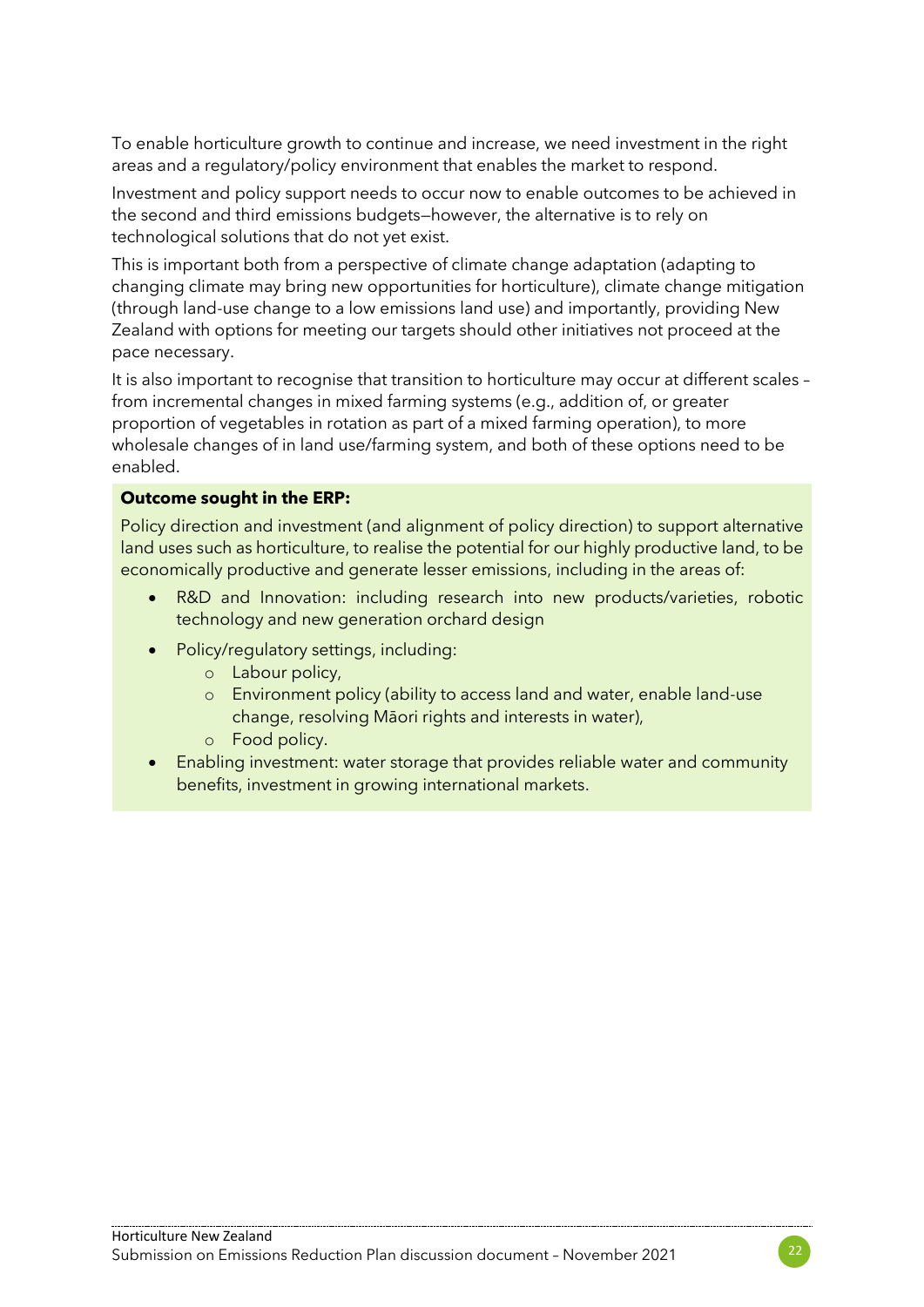# **9. WASTE**

## **9.1. Reducing organic waste disposal to landfill**

We consider that there is an opportunity to support/promote greater commercial composting to facilitate the bioeconomy. This would provide an alternative pathway for organic waste, rather than going to landfill.

For the horticultural sector, we see two opportunities here:

- A supply chain for alternatives (e.g., compost-type products) to synthetic fertiliser. This could be further supported by research and investment in developing compost that is more of a known variable in respect of nutrients and GHG emissions.
- Supply of biogas and/or biofuels.

#### **Outcome sought in the ERP:**

• Promote greater commercial composiing to facilitate the bioeconomy – to provide low emission alternative fuels and fertiliser products.

## **9.2. Reducing food waste**

HortNZ is also making a submission on the consultation on a new Aotearoa New Zealand Waste Strategy.

We support the objective of reducing food waste – but are mindful that initiatives in this area need to ensure they do not contribute to food insecurity, and that New Zealanders are not inadvertently discouraged from eating "5 plus" a day. From a supply perspective, there is a need for some redundancy in the food system to ensure a reliable and resilient supply of fresh, healthy and reasonably priced food.

## **10. FORESTRY**

An opportunity that should be considered is leveraging regulatory controls to support the development of the biomass supply market, through greater recovery of wood waste from forestry. It is important that there is an efficient fuel market that supports the transition (which relies on the availability of alternative fuels).

Another consideration in respect to forestry in the transition to a low carbon economy is the need to retain highly productive land for food production, now and for future generations - -this is likely to be best managed through resource management legislation (including the Strategic Planning Act and Natural and Built Environment Act that will be replacing the RMA).

#### **Outcome sought in the ERP:**

The options (and benefits) of regulating the forestry sector, in respect of supply of wood waste as biomass be considered, as a means of helping to supply alternative fuels for transition.

Ensure there is a linkage with planning and resource management (e.g., SPA and NBA legislation) to ensure that new forestry is appropriately located, in terms of the highly productive land resource.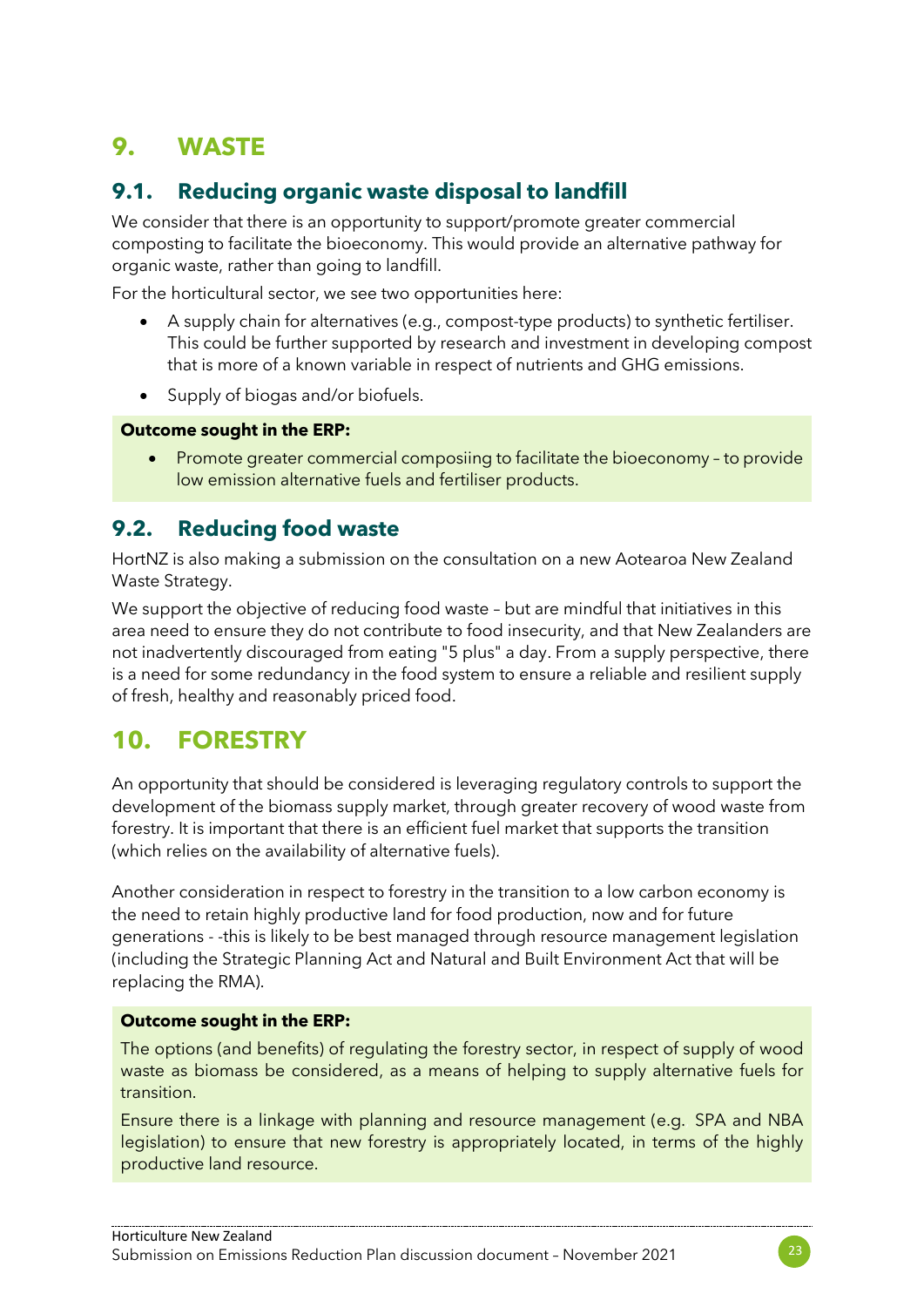**Appendix A: Covered Crops Decarbonisation: Problem definition for transition, NZIER (November 2021)**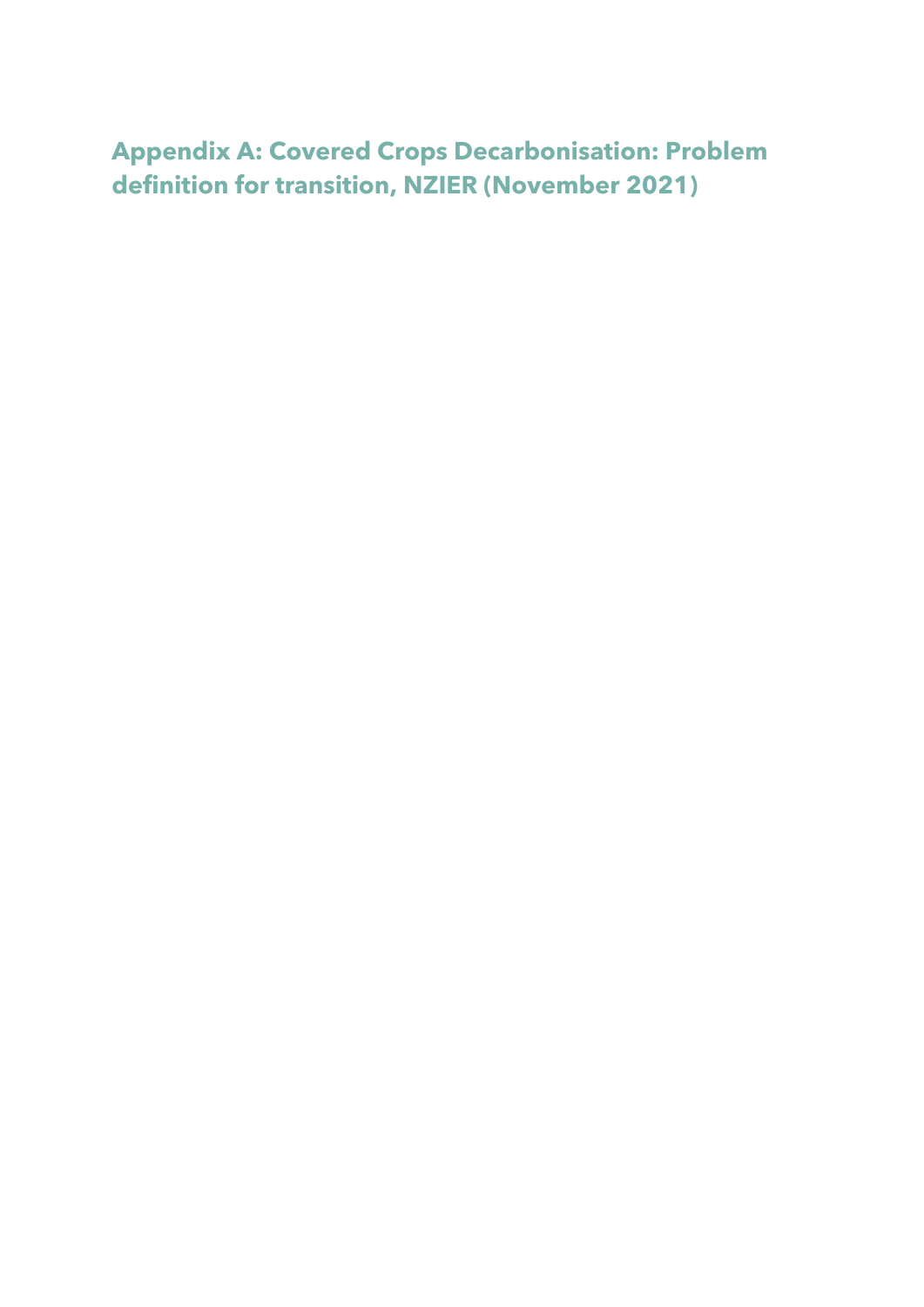



# **Covered crops decarbonisation**

# **Problem definition for transition**

**NZIER report to Horticulture New Zealand**

26 November 2021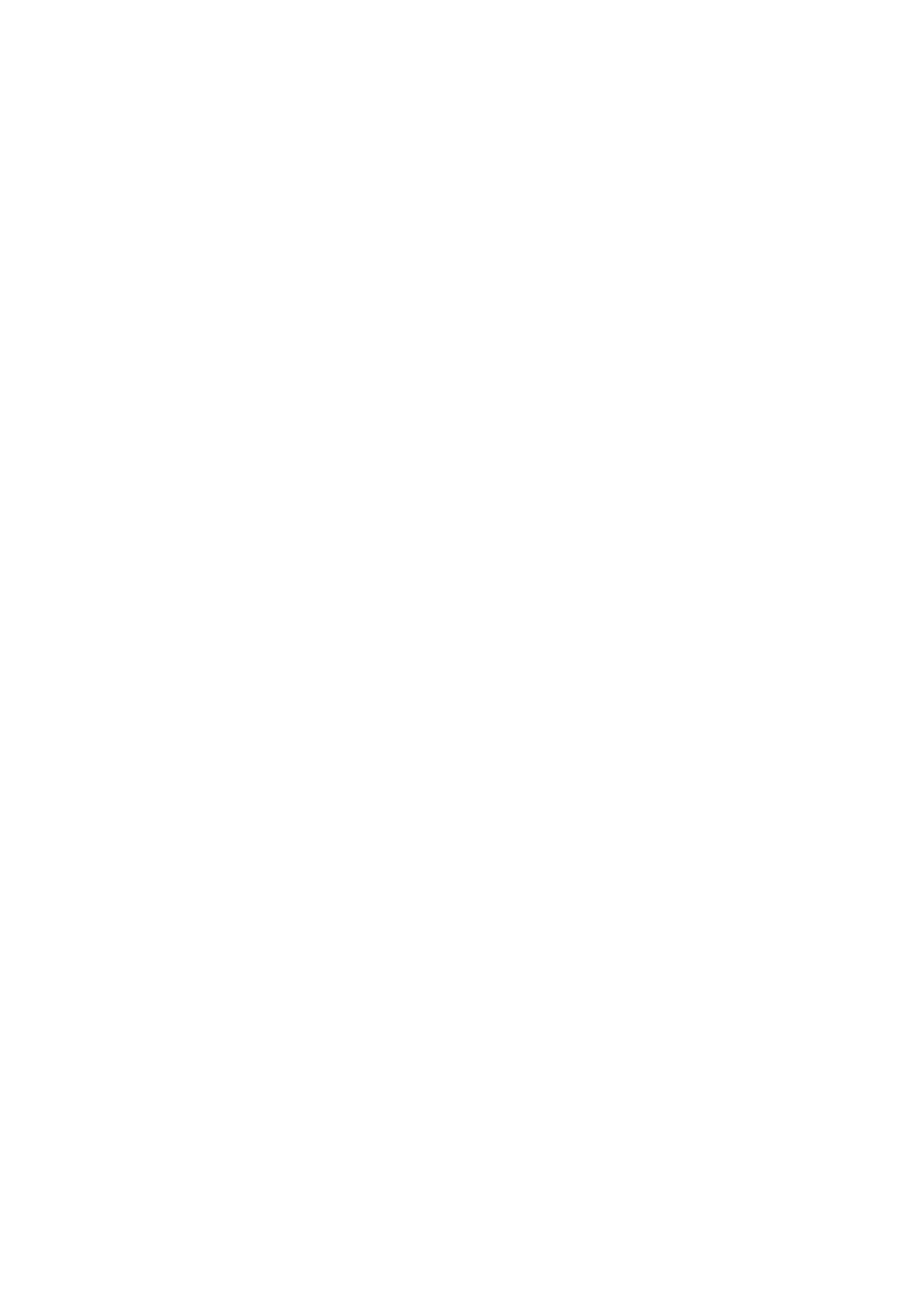#### **About NZIER**

NZIER is a specialist consulting firm that uses applied economic research and analysis to provide a wide range of strategic advice.

We undertake and make freely available economic research aimed at promoting a better understanding of New Zealand's important economic challenges.

Our long-established Quarterly Survey of Business Opinion (QSBO) and Quarterly Predictions are available to members of NZIER.

We pride ourselves on our reputation for independence and delivering quality analysis in the right form and at the right time. We ensure quality through teamwork on individual projects, critical review at internal seminars, and by peer review.

NZIER was established in 1958.

### **Authorship**

This paper was prepared at NZIER by Mike Hensen.

It was quality approved by Chris Nixon

Registered office: Level 13, Willeston House, 22–28 Willeston St | PO Box 3479, Wellington 6140 Auckland office: Ground Floor, 70 Shortland St, Auckland Tel 0800 220 090 or +64 4 472 1880 [| econ@nzier.org.nz](mailto:econ@nzier.org.nz) [| www.nzier.org.nz](http://www.nzier.org.nz/)

© NZ Institute of Economic Research (Inc). Cover image © Dreamstime.com NZIER's standard terms of engagement for contract research can be found a[t www.nzier.org.nz.](http://www.nzier.org.nz/)

While NZIER will use all reasonable endeavours in undertaking contract research and producing reports to ensure the information is as accurate as practicable, the Institute, its contributors, employees, and Board shall not be liable (whether in contract, tort (including negligence), equity or on any other basis) for any loss or damage sustained by any person relying on such work whatever the cause of such loss or damage.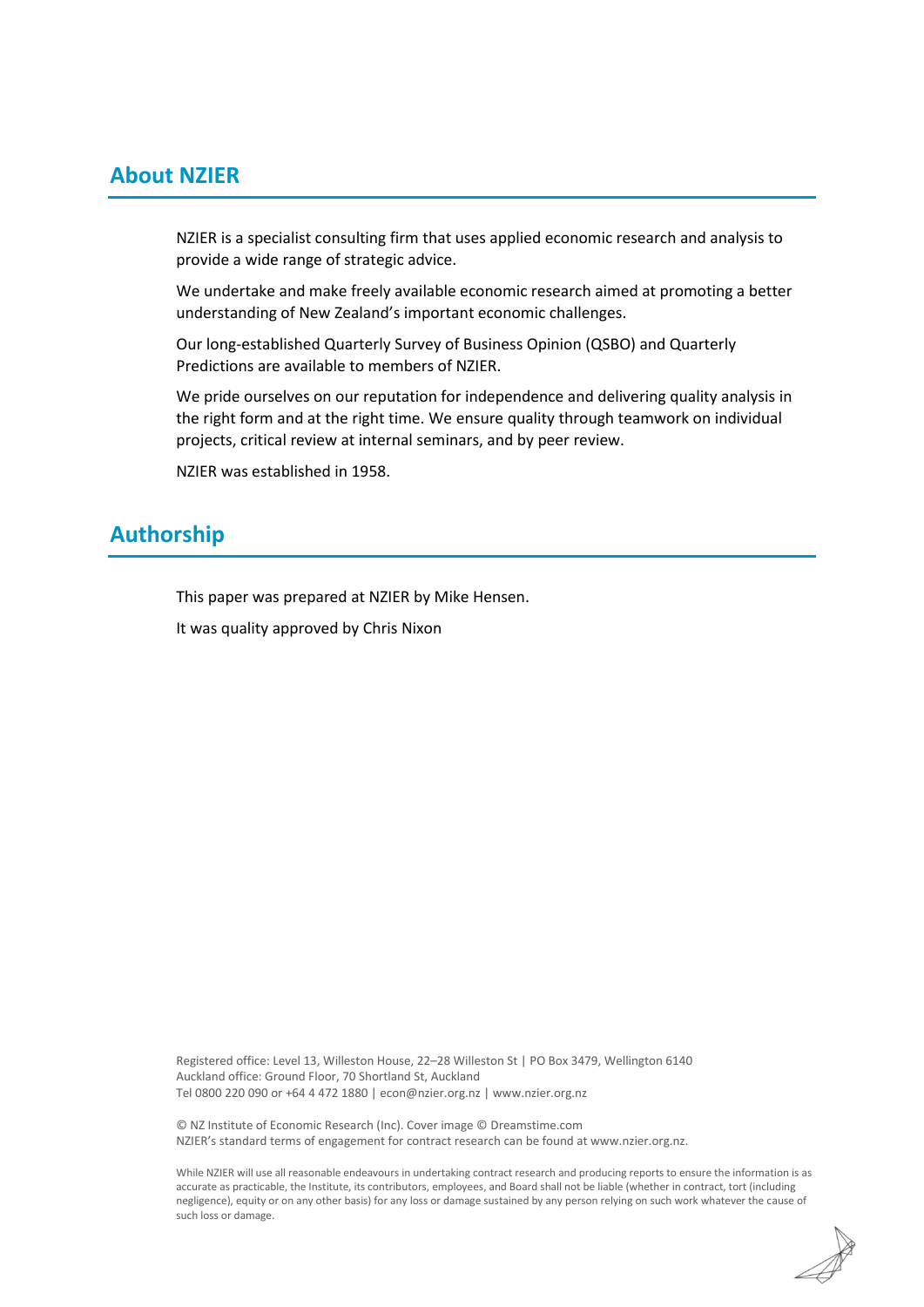#### **Key points**

#### **Situation faced by the covered crops industry**

Recent and forecast increases in the price of carbon (NZU) pose a serious challenge to the ability of the covered crops industry to decarbonise and to its long-term financial viability. Energy costs are estimated to be about 15 to 20 percent of covered crop grower revenue.

Recent increases in carbon prices to above \$60 per NZU will increase the gross cost of emissions as a share of the energy cost of covered crop growing from 20 to 40 percent. Projected increase in the price of NZU to \$140 by 2030 will lift gross emission costs from 40 percent of current energy costs to approximately 100 percent of energy costs.

Export intensive trade exposed (EITE) covered crop growers – which include capsicum, cucumber and tomato growers are temporarily and partially insulated from the increase in gross emission cost by the allocation of free NZU up to 60 percent of the emissions by the sector. However, the allocation of emissions will be reduced annually by 1 percent per year from 2021 to 2030, 2 percent per year from 2031 to 2040 and 3 percent per year after 2040. Growers receiving free allocations are expected to see an almost four-fold increase in the cost of their emissions by 2030 if their energy use continues at current levels.

#### **Some covered crops growers are fully exposed to gross emissions costs**

Capsicum, cucumber and tomato growers earned total revenue of about \$213 million in 2020 and account for about 85 percent of the covered vegetable growing industry. Growers of the two other main covered vegetable crops – lettuce and aubergine with combined sales of \$37 million do not receive free allocations and are fully exposed to the projected increase in gross emission cost due to rising carbon prices.

To avoid these potential increases covered crop growers need to improve energy efficiency and switch to low emission fuels (biomass, biogas and to a lesser extent electricity). This switching requires capital investment in heating technology that uses low emission fuels while managing uncertainty about the availability of low emission fuels let alone their likely cost.

#### **Decarbonisation requires significant capital investment**

DETA Consulting has modelled a decarbonisation pathway for the covered vegetable growing industry that indicates a capital investment of \$233.6 million would be required over the period 2023 to 2040 to reduce emissions from 211,000 t CO<sub>2</sub>e in 2020 to 6,072 t CO2e by 2042. Most of the investment and the reduction in emission occurs after 2035 leaving growers exposed to rising emissions cost in the short term.

The scale of capital investment required is large in comparison to the investment in existing assets and would be in addition to the replacement of these assets. Growers tend to be price takers. Recent industry analysis by NZIER suggested that industry profit was about 0 to 5 percent of revenue before the recent increase in carbon prices (implying a maximum industry-wide profit of about \$12 million per year).

i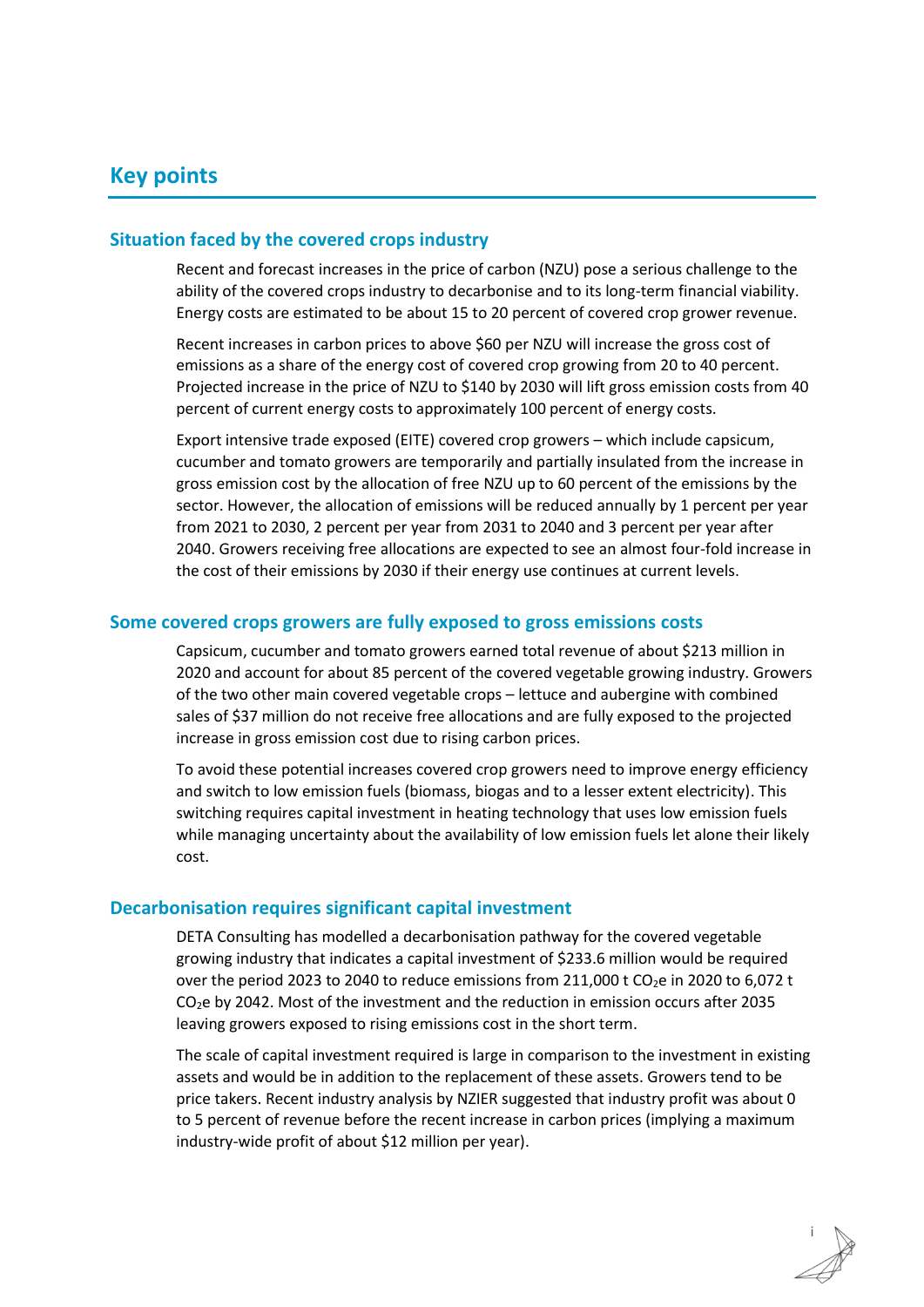#### **The current free allocation process does not allow growers to adjust**

The estimated value of free allocation units over the period 2023 to 2040 is about \$216 million. This free allocation is a cost to the Crown. It provides growers with a diminishing level of assistance to meet their current emissions costs but does not assist them to make a transition to low emissions methods of growing vegetables.

An option to capitalise part of the free allocation could contribute to EITE covered crop grower implementation of the lower<sup>1</sup> cost emission projects in the DETA consulting path (2023 and 2026) and develop a strategy for the next stage of the decarbonisation plan.

1 'Lower cost' is intended lower capital cost per tonne of  $CO<sub>2</sub>$  emission reduction.

ii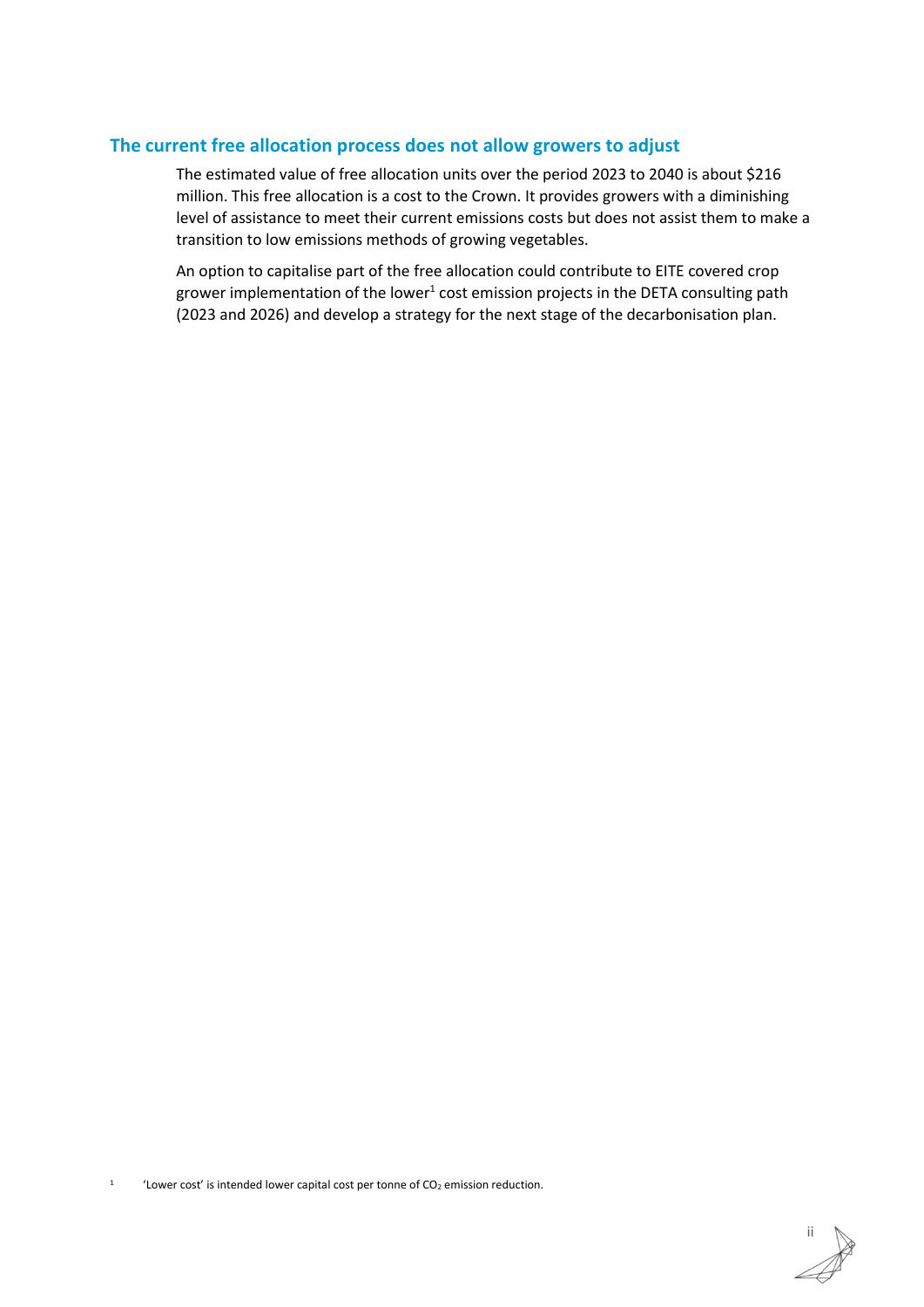## **Contents**

| 1 |  |  |
|---|--|--|
|   |  |  |
|   |  |  |
|   |  |  |
| 2 |  |  |
|   |  |  |
|   |  |  |
|   |  |  |

## **Appendices**

## **Figures**

**No table of figures entries found.**

### **Tables**

iii Ä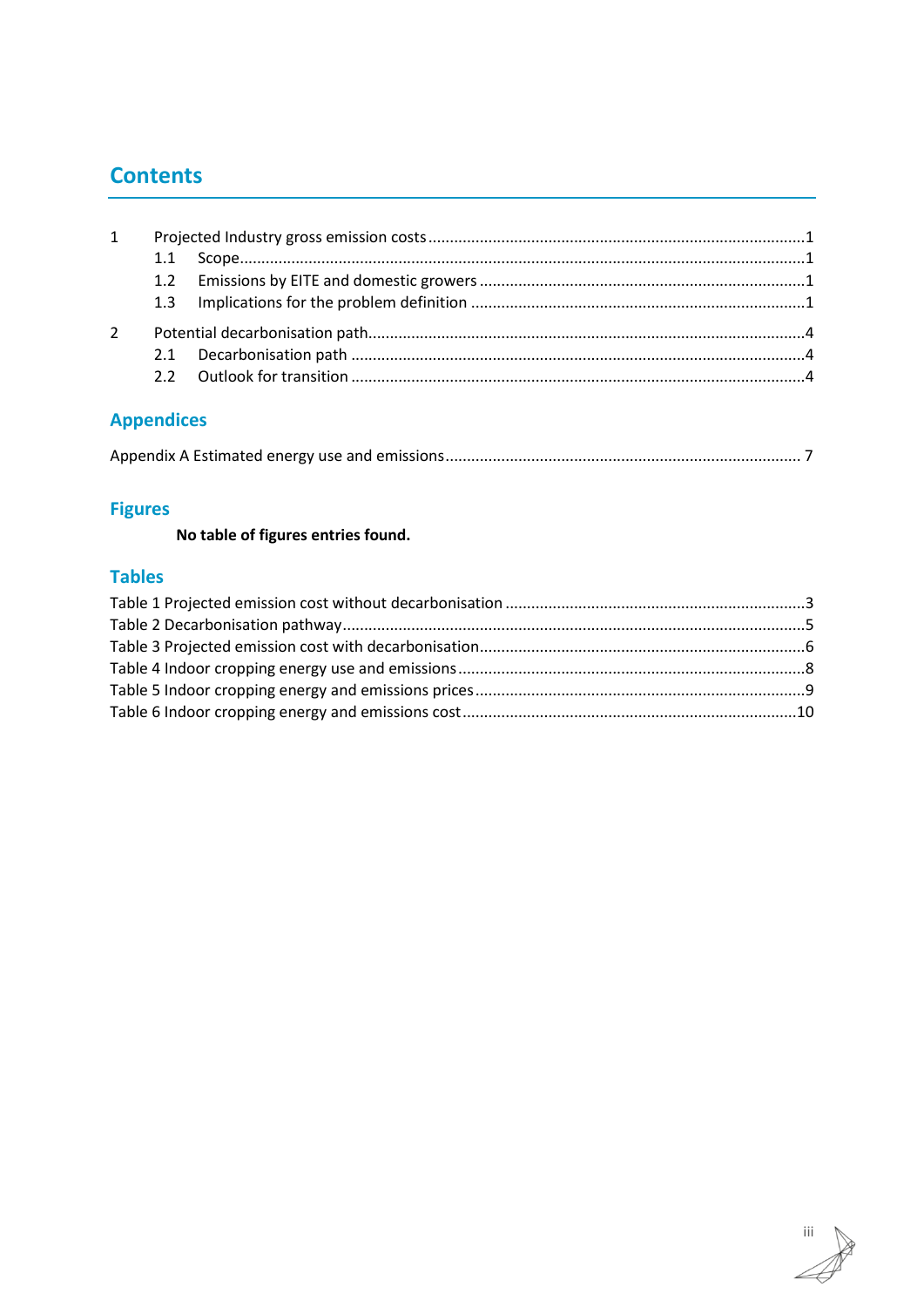## <span id="page-30-0"></span>**1 Projected Industry gross emission costs**

#### <span id="page-30-1"></span>**1.1 Scope**

Horticulture New Zealand has asked us to:

- Problem definition: short description of the financial aspects of transition challenges which would focus on the timing mismatch between:
	- The need for capital (and viable alternative fuel supplies) in the short to medium term to make the transition away from fossil fuels
	- The expected increase in the value of NZU allocated to the industry in the medium term.
- Two illustrative scenarios for the transition of the covered crops industry away from fossil fuels if the expected value of the NZU allocation could be exchanged for capital funding.

#### <span id="page-30-2"></span>**1.2 Emissions by EITE and domestic growers**

Our starting points for the analysis of the likely change in gross emission costs are the following:

- **•** Estimated total CO<sub>2</sub>e emissions of 211,000 tonnes in 2020 by DETA Consulting<sup>2</sup>. This is roughly consistent with the estimate of total emissions from the indoor cropping based on EECA data i[n Table 4](#page-37-0) as the EECA data covers flowers and nurseries as well as vegetables.
- Reported free allocation of 107 243 NZU in 2019<sup>3</sup>. We have assumed that this free allocation represented 60 percent of the emissions by growers that received a free allocation which implied total emissions by these growers of 178,378 t  $CO_2e^4$ . This suggests growers with free allocations account for just under 85 percent of the emissions from the sector.
- Projected carbon prices in the Climate Change Commission Final Advice June 2021<sup>5</sup>.

#### <span id="page-30-3"></span>**1.3 Implications for the problem definition**

[Table 1](#page-32-0) shows the forecast emissions and cost for growers with (EITE) and without (non-EITE) free allocations over the period if their emissions remained unchanged from 2020 levels.

In the absence of better data, we use this 85 percent share of emissions with free NZU allocation as an estimate of the share of grower revenue receiving free NZU allocation. On this basis the \$212 million of capsicum, cucumber and tomato grower revenue is supported

<sup>2</sup> 'Covered Cropping Sector Decarbonisation Pathway Update

<sup>3</sup> SUBMISSION ON, Reforming industrial allocation in the New Zealand Emissions Trading Scheme, 17 September 2021, Horticulture New Zealand, page 16

<sup>4</sup> The allocation comprised 29,466 NZU to 10 capsicum growers, 27,940 NZU to 9 cucumber growers and 49,837 NZU to 20 tomato growers.

<sup>&</sup>lt;sup>5</sup> Scenarios dataset for the Commission's 2021 Final Advice (output from ENZ model), Demonstration path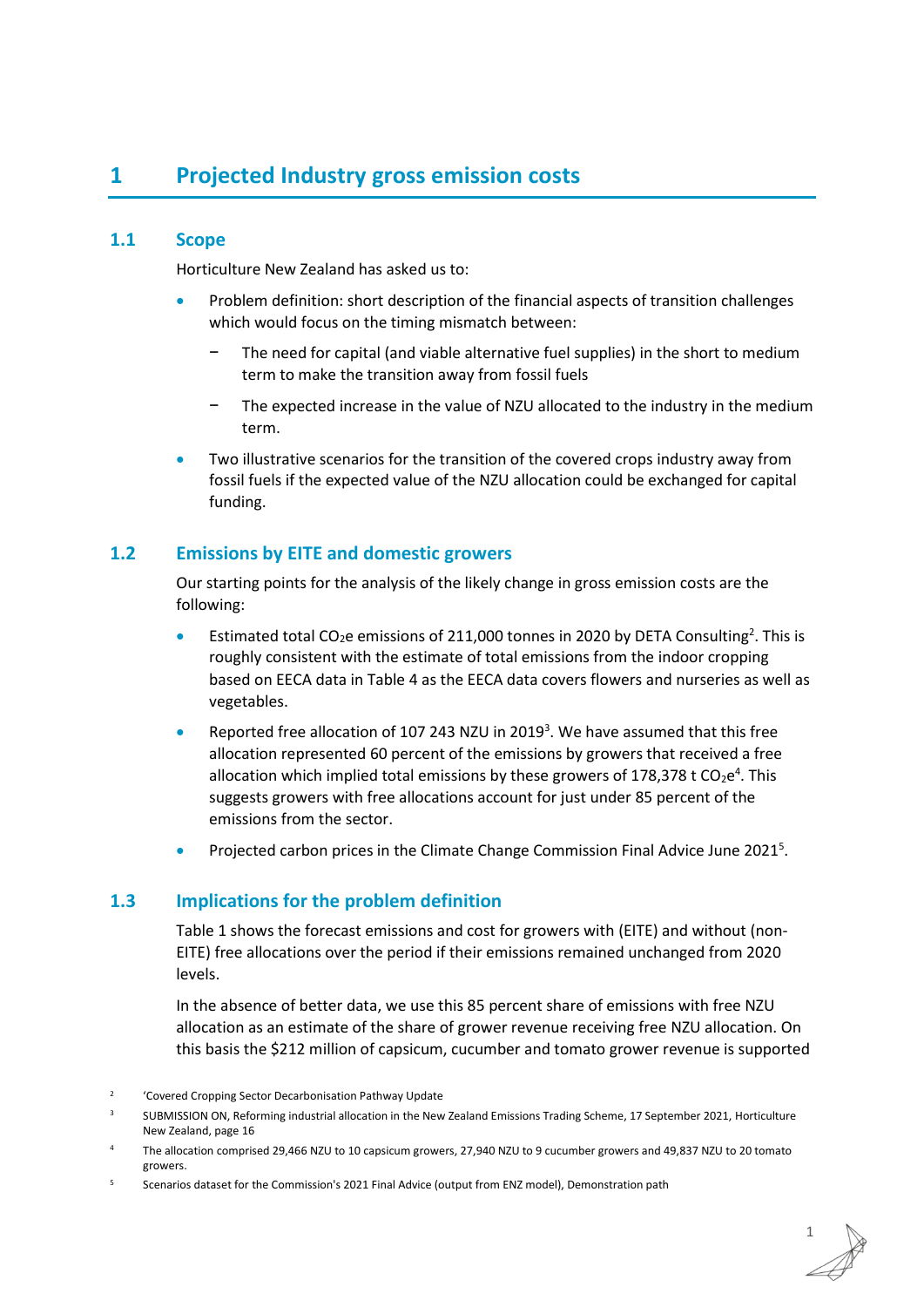by free NZU allocation with the \$37 million of lettuce and eggplant grower revenue exposed to the full effect of rising carbon prices.

The key points to note are:

- The current approach to free allocation creates a two-speed adjustment in the sector. Growers without free allocations will be exposed to carbon costs above 5 percent of their gross revenue by 2023 – above the current estimated maximum profit of the industry. Growers with free allocation will be exposed to carbon costs above 5 percent of their revenue by 2028.
- The expected increase in carbon emission costs will quickly push the industry 'to or below' breakeven profit levels making it difficult for the industry to attract investment to replace existing assets let alone switch to lower emission technology.

2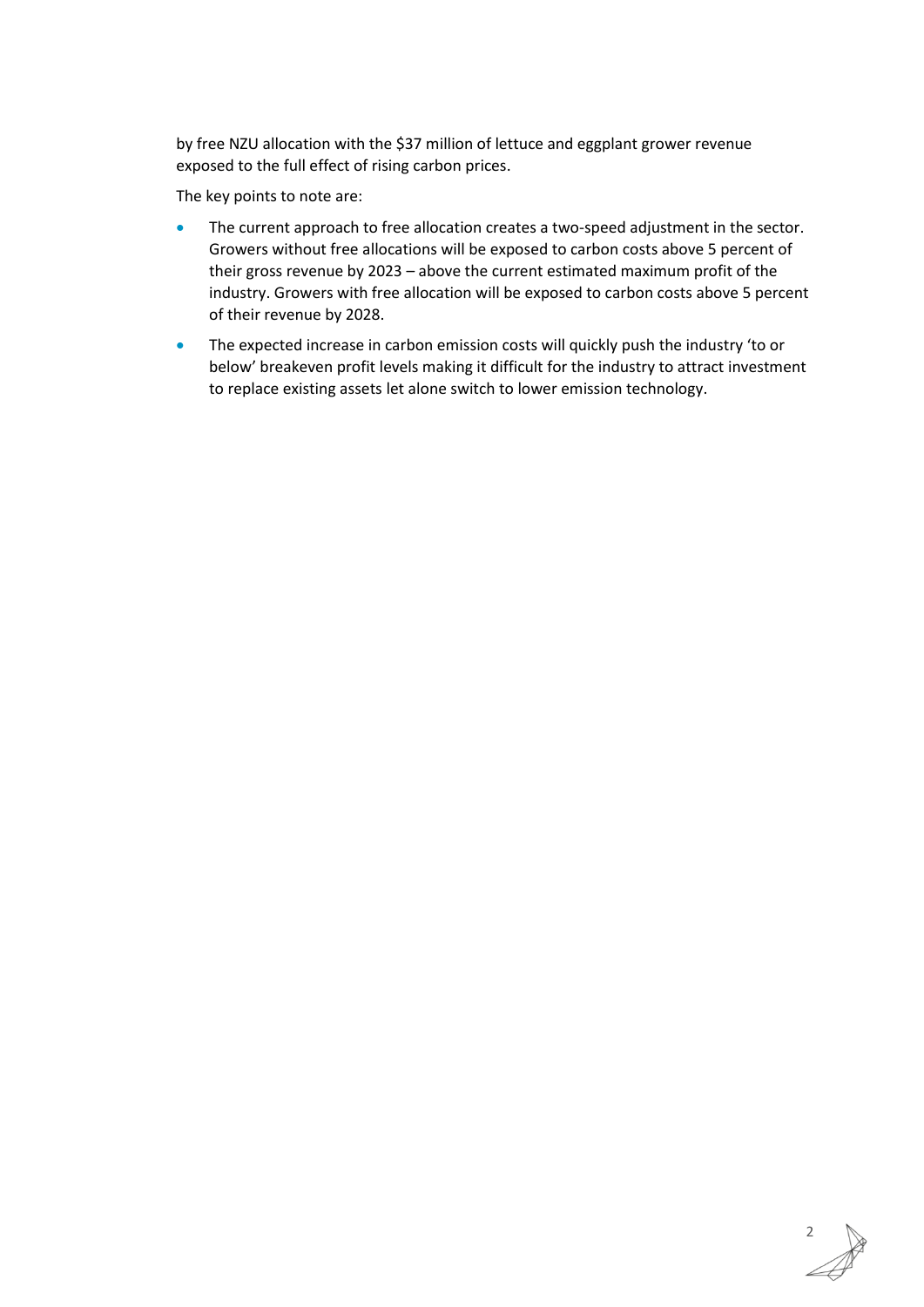#### <span id="page-32-0"></span>**Table 1 Projected emission cost without decarbonisation**

Value of free allocation and cost to growers in \$ million

| Year | <b>NZU price</b><br>$(\frac{1}{2})t CO2e)$ | <b>EITE</b>                   |                           |              | <b>Non-EITE</b>    | <b>EITE</b> and<br>non-EITE |
|------|--------------------------------------------|-------------------------------|---------------------------|--------------|--------------------|-----------------------------|
|      |                                            | <b>Free</b><br>allocation $1$ | <b>Cost to</b><br>growers | <b>Total</b> | Cost to<br>growers | <b>Cost to</b><br>growers   |
| 2020 | 30.00                                      | 3.22                          | 2.14                      | 5.36         | 0.97               | 3.11                        |
| 2021 | 40.84                                      | 4.31                          | 2.99                      | 7.30         | 1.32               | 4.31                        |
| 2022 | 51.68                                      | 5.36                          | 3.88                      | 9.24         | 1.67               | 5.55                        |
| 2023 | 62.53                                      | 6.37                          | 4.81                      | 11.18        | 2.02               | 6.82                        |
| 2024 | 73.37                                      | 7.34                          | 5.77                      | 13.11        | 2.37               | 8.14                        |
| 2025 | 84.21                                      | 8.28                          | 6.77                      | 15.05        | 2.72               | 9.49                        |
| 2026 | 95.05                                      | 9.17                          | 7.82                      | 16.99        | 3.07               | 10.88                       |
| 2027 | 105.89                                     | 10.03                         | 8.90                      | 18.93        | 3.42               | 12.31                       |
| 2028 | 116.74                                     | 10.85                         | 10.02                     | 20.87        | 3.77               | 13.78                       |
| 2029 | 127.58                                     | 11.63                         | 11.17                     | 22.80        | 4.12               | 15.29                       |
| 2030 | 138.42                                     | 12.12                         | 12.62                     | 24.74        | 4.47               | 17.08                       |
| 2031 | 142.57                                     | 11.98                         | 13.51                     | 25.48        | 4.60               | 18.11                       |
| 2032 | 146.85                                     | 11.81                         | 14.44                     | 26.25        | 4.74               | 19.17                       |
| 2033 | 151.25                                     | 11.63                         | 15.41                     | 27.03        | 4.88               | 20.29                       |
| 2034 | 155.79                                     | 11.42                         | 16.43                     | 27.85        | 5.03               | 21.46                       |
| 2035 | 160.47                                     | 11.19                         | 17.50                     | 28.68        | 5.18               | 22.67                       |
| 2036 | 165.28                                     | 10.93                         | 18.61                     | 29.54        | 5.33               | 23.94                       |
| 2037 | 170.24                                     | 10.65                         | 19.78                     | 30.43        | 5.49               | 25.27                       |
| 2038 | 175.34                                     | 10.34                         | 21.00                     | 31.34        | 5.66               | 26.66                       |
| 2039 | 180.61                                     | 10.01                         | 22.27                     | 32.28        | 5.83               | 28.10                       |
| 2040 | 186.02                                     | 9.64                          | 23.61                     | 33.25        | 6.00               | 29.61                       |
| 2041 | 191.60                                     | 9.25                          | 25.00                     | 34.25        | 6.18               | 31.18                       |
| 2042 | 197.35                                     | 8.82                          | 26.46                     | 35.27        | 6.37               | 32.82                       |

Note:

1 The free allocation in 2020 is reduced by 1 percentage point per year from 2021 to 2030, 2 percentage points per year from 2031 to 2040 and 3 percentage points per year after 2040.

Source: NZIER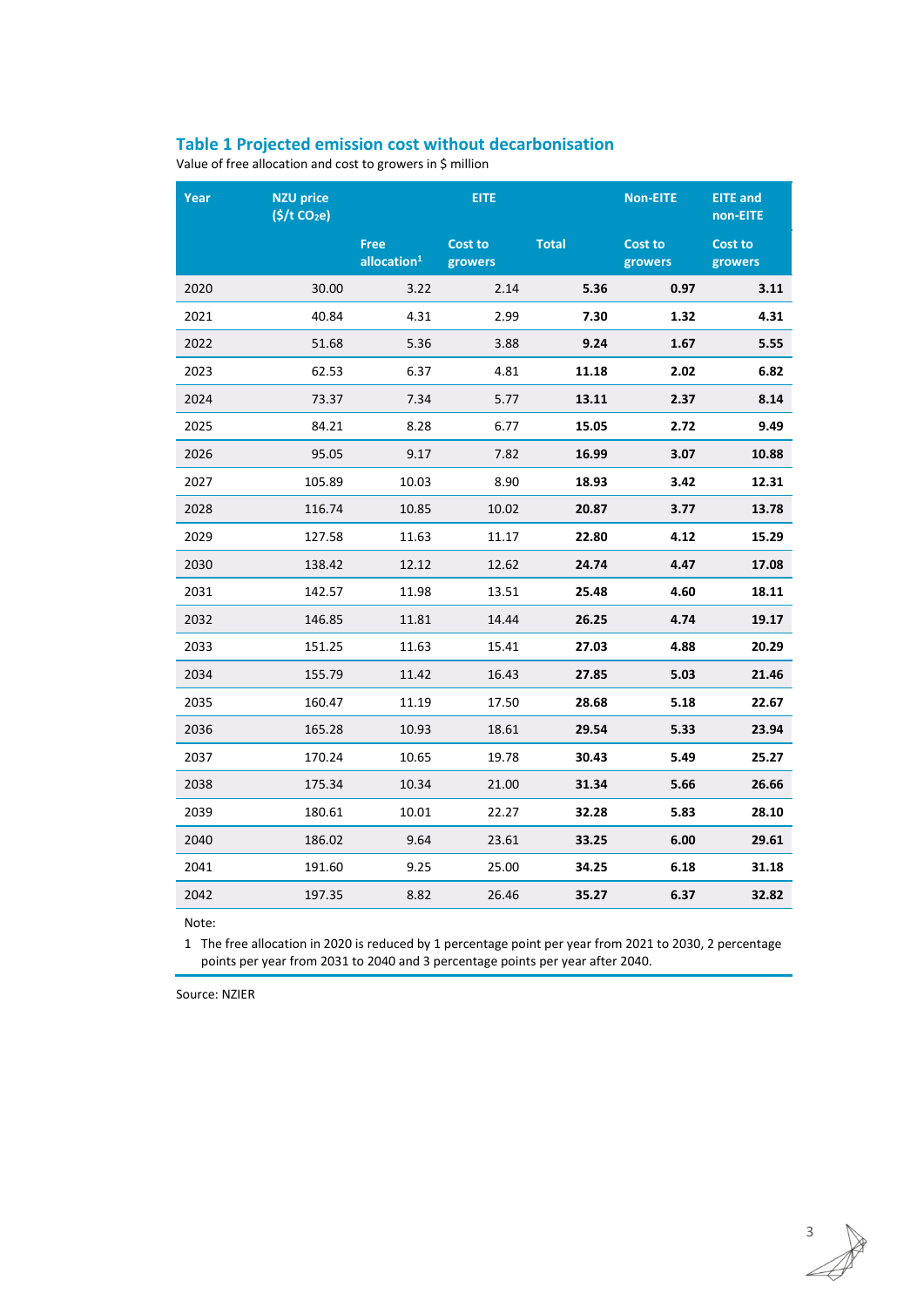## <span id="page-33-0"></span>**2 Potential decarbonisation path**

#### <span id="page-33-1"></span>**2.1 Decarbonisation path**

DETA Consulting has modelled a decarbonisation pathway for the covered vegetable growing industry. The potential problems for the industry in following this pathway are:

- How to meet rising emissions costs over the period
- How to maintain profitability and attract sufficient new investment to fund the pathway.

[Table 2](#page-34-0) below summarises the capital expenditure and emissions reductions expected from the decarbonisation pathway proposed by DETA Consulting for the industry as a whole – an aggregation of decarbonisation plans for 'large', 'medium' and 'small' glasshouses.

[Table 3](#page-35-0) estimates the emission cost for growers using the simplifying assumptions that the DETA Consulting decarbonisation pathway is followed and the free allocation of units to EITE growers is reduced as provided for in the current legislation.<sup>6</sup>

#### <span id="page-33-2"></span>**2.2 Outlook for transition**

Previous analysis by NZIER has highlighted the risk of rapid downsizing of the covered crops industry as the carbon prices increase.<sup>7</sup>

*At a carbon price of \$50 per tonne (given current technologies) the covered crops industry will be significantly downsized. Growers will not be able to provide the volume or range they currently do. Most product will be imported.*

In this report we estimate that growers without free allocations will be exposed to carbon costs above 5 percent of their gross revenue by 2023 and growers with free allocation will be exposed to carbon costs above 5 percent of their revenue by 2028.

The free allocations provide growers with a diminishing level of assistance to meet annual emissions cost but do not assist them to make a transition to low emissions methods of growing vegetables. While the DETA report identifies a transition pathway to decarbonisation by 2042 it is highly unlikely that growers will be able to fund the necessary investment over that time period.

The net present value of the free allocations over the period 2022 to 2042 is about \$110 million at a discount rate of 6.0 percent. Options to capitalise part of the allocation could contribute to covered crop growers implementation of lower cost emission projects in the DETA consulting path (2023 and 2026) and develop a strategy for the next stage of the decarbonisation process.

4

<sup>6</sup> 'Climate Change Response Act 2002, Public Act 2002 No 40, Date of assent 18 November 2002', 'Version as at 3 November 2021', Section 81 (1a) page162 and Section 81 (2) page 163,

<sup>7</sup> 'The potential impact of the Emissions Trading Scheme on covered crops, NZIER report to the Covered Crops industry, March 2020' page iv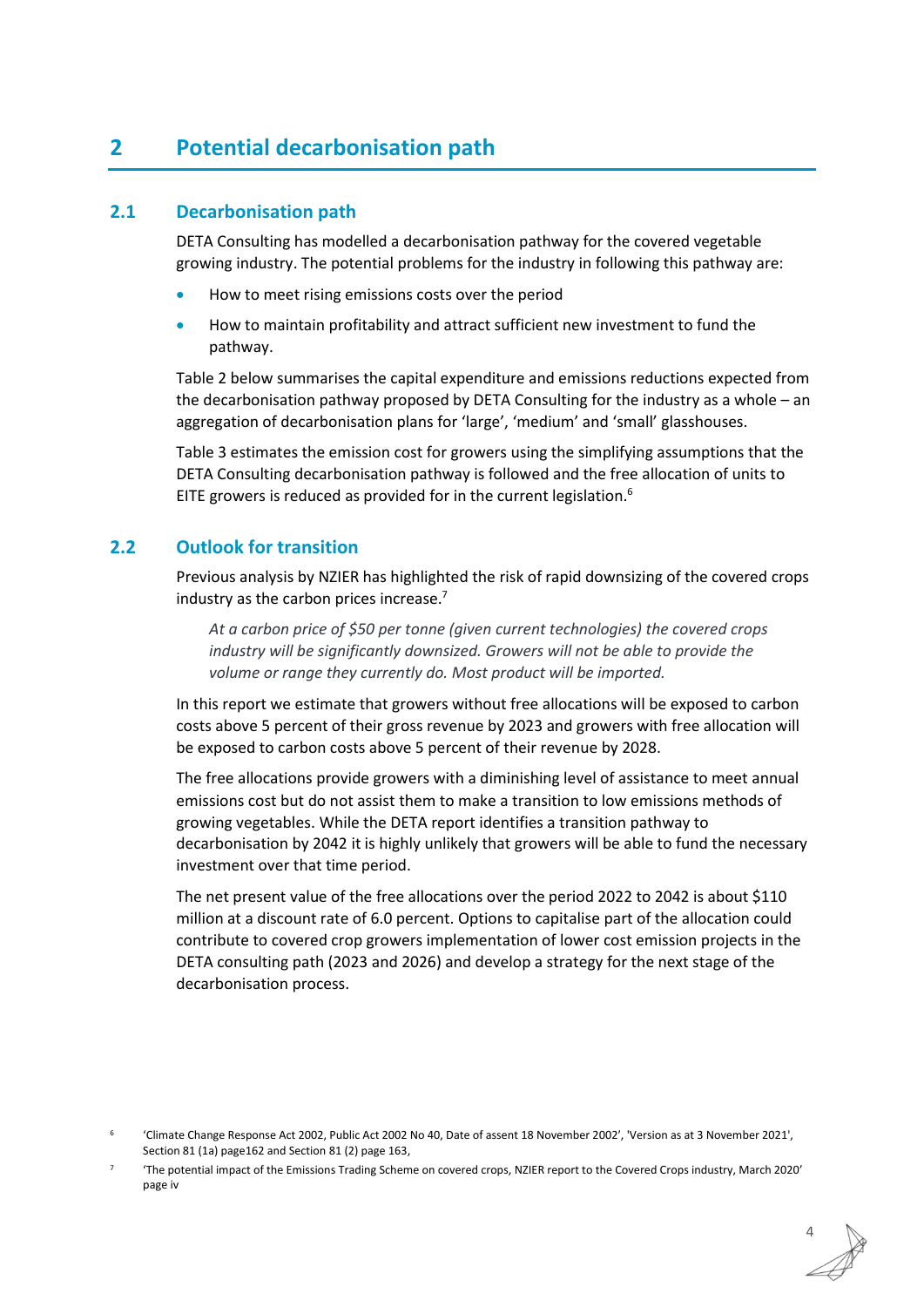#### <span id="page-34-0"></span>**Table 2 Decarbonisation pathway**

Value of free allocation and cost to growers in \$ million

| Year  | <b>Capex</b><br>(5m) | <b>Emissions</b><br>(t CO <sub>2</sub> e) | <b>Description</b>                                                                    |
|-------|----------------------|-------------------------------------------|---------------------------------------------------------------------------------------|
| 2020  |                      | 211,000                                   |                                                                                       |
| 2021  | 0.0                  | 211,000                                   |                                                                                       |
| 2022  | 0.0                  | 211,000                                   |                                                                                       |
| 2023  | 9.5                  | 183,896                                   | Known projects                                                                        |
| 2024  | 0.0                  | 183,896                                   | Efficiency gains <sup>1 '</sup> large'-                                               |
| 2025  | 0.0                  | 183,896                                   |                                                                                       |
| 2026  | 11.0                 | 175,258                                   | Screens 'large' and efficiency gains <sup>1</sup> 'medium'                            |
| 2027  | 0.0                  | 175,258                                   |                                                                                       |
| 2028  | 3.6                  | 173,561                                   | Humidity control 'medium', screens 'medium' and efficiency gains <sup>1</sup> 'small' |
| 2029  | 4.2                  | 171,438                                   | Buffer tank 'large'                                                                   |
| 2030  | 0.0                  | 164,771                                   |                                                                                       |
| 2031  | 37.0                 | 155,205                                   | Humidity control 'large' and buffer tank 'medium'                                     |
| 2032  | 0.0                  | 155,205                                   |                                                                                       |
| 2033  | 0.0                  | 155,205                                   |                                                                                       |
| 2034  | 0.0                  | 155,205                                   |                                                                                       |
| 2035  | 11.7                 | 151,444                                   | Fuel switch to heat pump 'medium' and 'small'                                         |
| 2036  | 9.6                  | 141,386                                   | Fuel switch to biomass 'medium' and 'small'                                           |
| 2037  | 0.0                  | 141,386                                   |                                                                                       |
| 2038  | 68.0                 | 136,654                                   | Fuel switch to heat pump 'large'                                                      |
| 2039  | 79.0                 | 95,950                                    |                                                                                       |
| 2040  | 0.0                  | 6,799                                     | Fuel switch to biomethane 'large"                                                     |
| 2041  | 0.0                  | 6,799                                     | Fuel switch to biomethane 'medium'                                                    |
| 2042  | 0.0                  | 6,072                                     | Fuel switch to biomethane 'small'                                                     |
| Note: |                      |                                           |                                                                                       |

No capex required to achieve the efficiency gains

Source: NZIER

 $\overrightarrow{a}$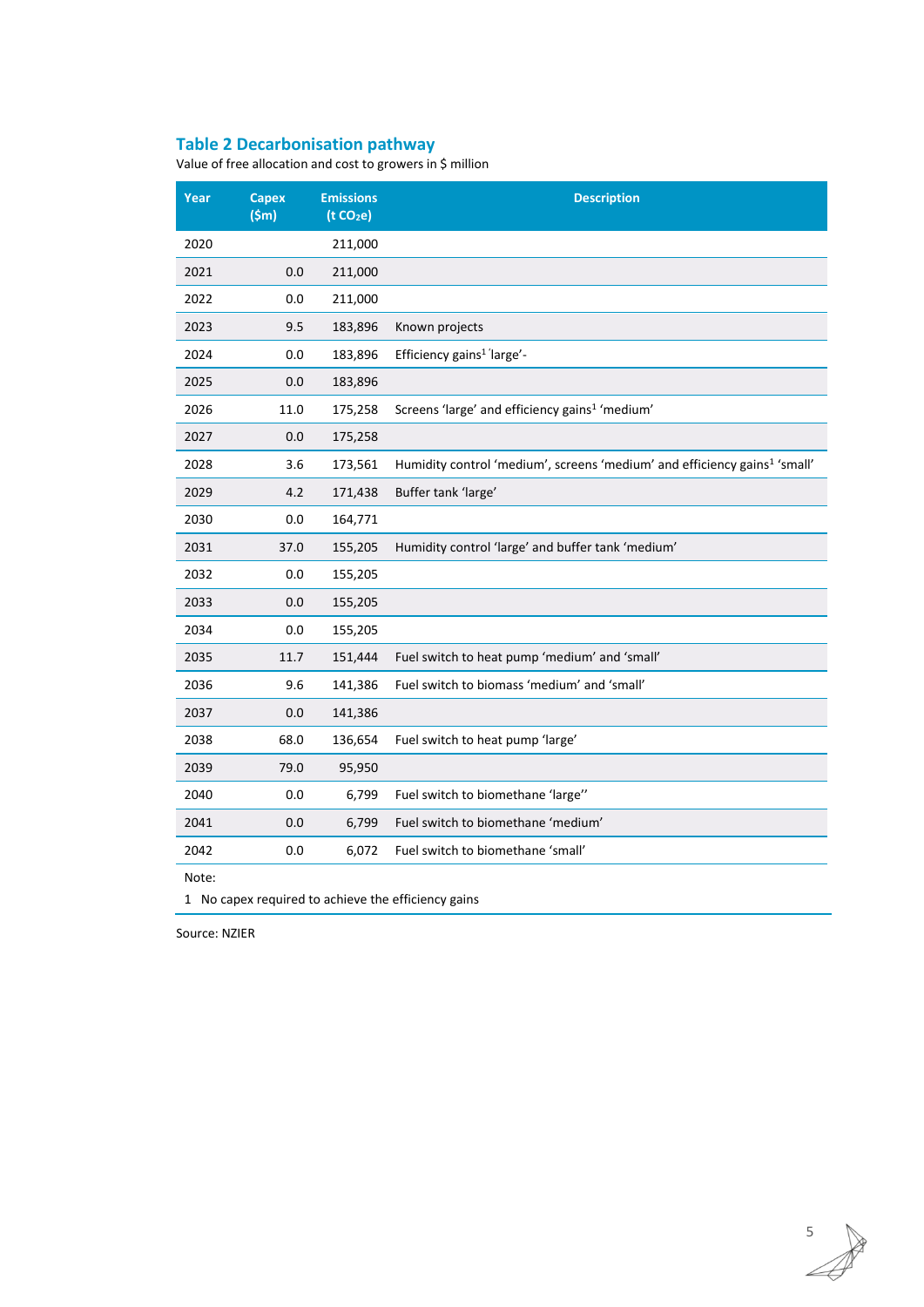#### <span id="page-35-0"></span>**Table 3 Projected emission cost with decarbonisation**

Value of free allocation and cost to growers in \$ million

| Year | <b>NZU price</b><br>$($ \$/t CO <sub>2</sub> e) | <b>EITE</b>                            |                                        |              | <b>Non-EITE</b>           | <b>EITE</b> and<br>non-EITE |
|------|-------------------------------------------------|----------------------------------------|----------------------------------------|--------------|---------------------------|-----------------------------|
|      |                                                 | <b>Free</b><br>allocation <sup>1</sup> | <b>Cost to</b><br>growers <sup>2</sup> | <b>Total</b> | <b>Cost to</b><br>growers | <b>Cost to</b><br>growers   |
| 2020 | 3.11                                            | 3.22                                   | 2.14                                   | 5.36         | 0.97                      | 6.33                        |
| 2021 | 4.31                                            | 4.31                                   | 2.99                                   | 7.30         | 1.32                      | 8.62                        |
| 2022 | 5.55                                            | 5.36                                   | 3.88                                   | 9.24         | 1.67                      | 10.91                       |
| 2023 | 6.82                                            | 6.37                                   | 3.37                                   | 9.74         | 1.76                      | 11.50                       |
| 2024 | 8.14                                            | 7.34                                   | 4.09                                   | 11.43        | 2.06                      | 13.49                       |
| 2025 | 9.49                                            | 8.28                                   | 4.84                                   | 13.12        | 2.37                      | 15.49                       |
| 2026 | 10.88                                           | 9.17                                   | 4.94                                   | 14.11        | 2.55                      | 16.66                       |
| 2027 | 12.31                                           | 10.03                                  | 5.69                                   | 15.72        | 2.84                      | 18.56                       |
| 2028 | 13.78                                           | 10.85                                  | 6.31                                   | 17.16        | 3.10                      | 20.26                       |
| 2029 | 15.29                                           | 11.63                                  | 6.90                                   | 18.53        | 3.34                      | 21.87                       |
| 2030 | 17.08                                           | 12.12                                  | 7.20                                   | 19.32        | 3.49                      | 22.81                       |
| 2031 | 18.11                                           | 11.98                                  | 6.77                                   | 18.74        | 3.38                      | 22.13                       |
| 2032 | 19.17                                           | 11.81                                  | 7.50                                   | 19.31        | 3.48                      | 22.79                       |
| 2033 | 20.29                                           | 11.63                                  | 8.26                                   | 19.89        | 3.59                      | 23.48                       |
| 2034 | 21.46                                           | 11.42                                  | 9.07                                   | 20.48        | 3.70                      | 24.18                       |
| 2035 | 22.67                                           | 11.19                                  | 9.40                                   | 20.59        | 3.72                      | 24.30                       |
| 2036 | 23.94                                           | 10.93                                  | 8.86                                   | 19.80        | 3.57                      | 23.37                       |
| 2037 | 25.27                                           | 10.65                                  | 9.74                                   | 20.39        | 3.68                      | 24.07                       |
| 2038 | 26.66                                           | 10.34                                  | 9.96                                   | 20.30        | 3.66                      | 23.96                       |
| 2039 | 28.10                                           | 10.01                                  | 4.67                                   | 0.00         | 2.65                      | 2.65                        |
| 2040 | 29.61                                           | 9.64                                   | $-8.57$                                | 1.07         | 0.19                      | 1.26                        |
| 2041 | 31.18                                           | 9.25                                   | $-8.14$                                | 1.10         | 0.20                      | 1.30                        |
| 2042 | 32.82                                           | 8.82                                   | $-7.80$                                | 1.02         | 0.18                      | 1.20                        |

Note:

1 The free allocation in 2020 is reduced by 1 percentage point per year from 2021 to 2030, 2 percentage points per year from 2031 to 2040 and 3 percentage points per year after 2040.

2 After 2040 the free allocation exceeds the emissions by growers which means the value of the free allocation is greater than the cost of the emissions not covered by the free allocation.

Source: NZIER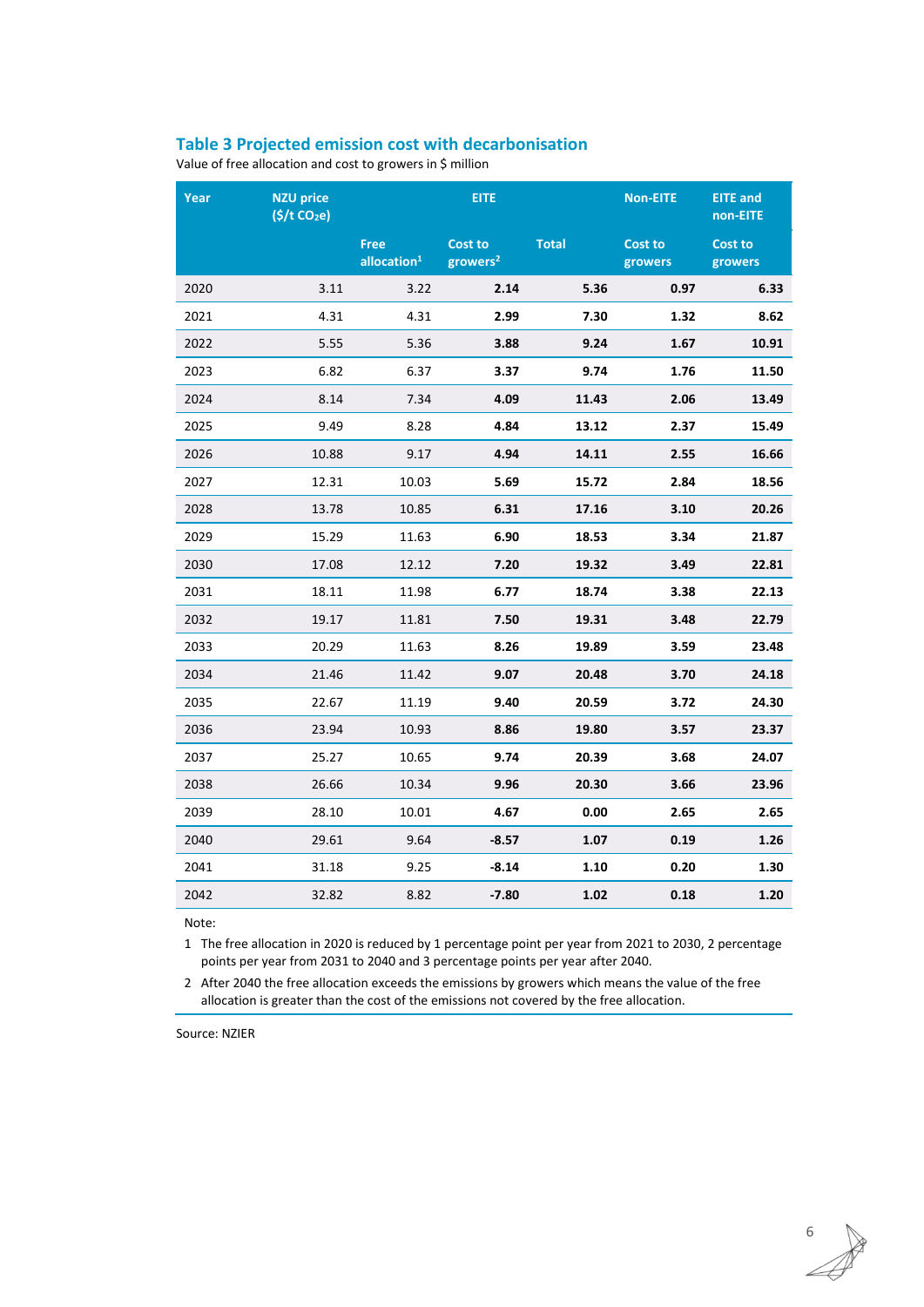## <span id="page-36-0"></span>**Appendix A Estimated energy use and emissions**

#### **A.1 Energy use and emissions**

This report has used two sources of information on the energy use and emissions; industry survey data used extensively in the body of the report and the EECA end use energy database (EEUD) which is the focus of this section. The DETA Consulting report and industry surveys both indicate natural gas is the dominant heating fuel (59 percent from gas for 76 percent of the glasshouse area and 31 percent from coal for 15 percent of glasshouse area) for indoor crops while the EECA EEUD used in this report indicates coal is the dominant fuel. The different assumptions about fuel use do not materially affect the assessment of the cost of emissions reductions in the body of the report. However, growers that are using coal will face a much larger proportionate increase in their emissions costs per unit of energy used than users of gas as emissions for coal are approximately double for those for gas.

The EEUD category for indoor cropping includes three distinct covered growing activities: vegetables, flowers and nursery. [Table 4](#page-37-0) below summarises the energy use and emissions by fuel over the calendar years 2017 to 2020<sup>8</sup>. The key points are:

- Energy use has fallen by 17 percent and emissions by 21 percent due to reduction in energy from coal by 31 percent.
- Coal remains the dominant source of energy for the industry supplying 52 percent of energy used in 2020 followed by gas which supplied 38 percent of energy requirements.

<sup>8</sup> Energy use data is from the EEUD. Emissions are calculated for fossil fuels using emission factors published by the Ministry for Environment for 2020. These factors do not change materially from year to year. Emissions for electricity are calculated from MBIE data on energy delivered and emissions from electricity generation. This emission factor has increased since 2017 due mainly to increased use of coal-fired thermal generation. However, the increase in emissions for electricity generation did not have a material impact on the emissions for indoor cropping as the use of electricity is so low.

7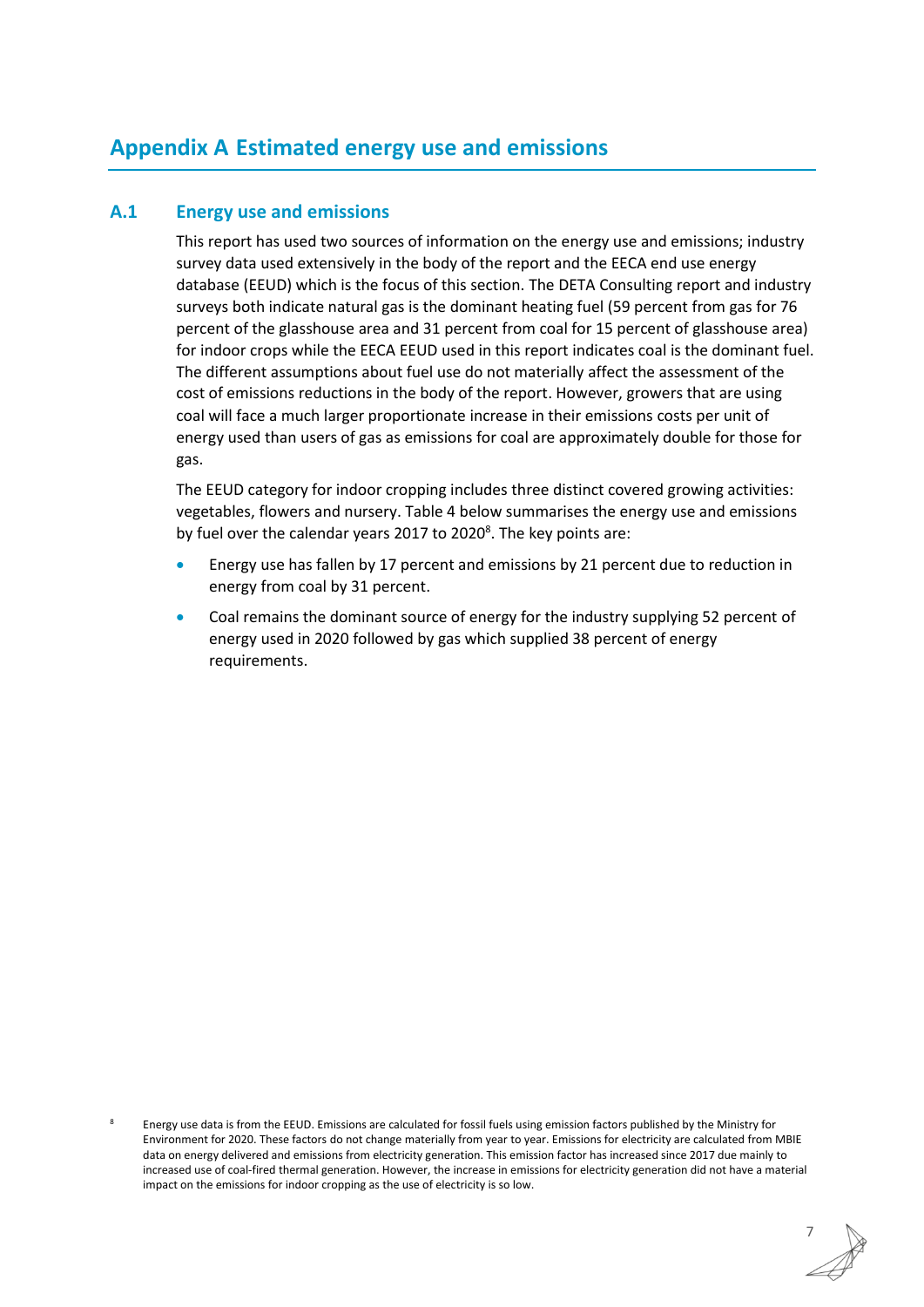#### <span id="page-37-0"></span>**Table 4 Indoor cropping energy use and emissions**

Annual energy use in terra joules (TJ) and emissions in tonnes of  $CO_2$  equivalent (t  $CO_2$  e)

| Energy use by fuel (TJ)         |         |         |         |         |  |  |
|---------------------------------|---------|---------|---------|---------|--|--|
| <b>Fuel</b>                     | 2017    | 2018    | 2019    | 2020    |  |  |
| Coal                            | 2,706.4 | 2,156.2 | 2,205.4 | 1,869.0 |  |  |
| Diesel                          | 234.4   | 236.4   | 309.5   | 306.0   |  |  |
| <b>Electricity Motors</b>       | 12.9    | 11.4    | 12.7    | 13.1    |  |  |
| <b>Electricity Lights</b>       | 13.6    | 12.0    | 13.3    | 13.8    |  |  |
| <b>Natural Gas</b>              | 1,314.1 | 1,222.6 | 1,241.1 | 1,351.6 |  |  |
| <b>Total</b>                    | 4,281.4 | 3,638.7 | 3,782.1 | 3,553.6 |  |  |
|                                 |         |         |         |         |  |  |
| Emissions by fuel ( $t CO2 e$ ) |         |         |         |         |  |  |
| <b>Fuel</b>                     | 2017    | 2018    | 2019    | 2020    |  |  |
| Coal                            | 242,669 | 193,339 | 197,752 | 167,586 |  |  |
| Diesel                          | 16,308  | 16,442  | 21,532  | 21,289  |  |  |
| <b>Electricity Motors</b>       | 357     | 301     | 387     | 454     |  |  |
| <b>Electricity Lights</b>       | 375     | 316     | 406     | 476     |  |  |
| <b>Natural Gas</b>              | 70,979  | 66,036  | 67,034  | 73,004  |  |  |

Source: NZIER

The reliance on coal as the main source of energy contrasts with survey findings that gas is the main heating fuel for covered vegetable crops. The difference may be partially explained by higher proportionate use of coal in nursery and flower production than for covered crops.

#### **A.2 Energy and emissions cost**

We combine the data on energy use and emissions with recent fuel and NZU prices to provide an indication of the energy cost incurred by indoor cropping and then compare this to reported revenues for the sector as a starting point for assessing the impact of changes in energy and emission costs on the viability of indoor cropping.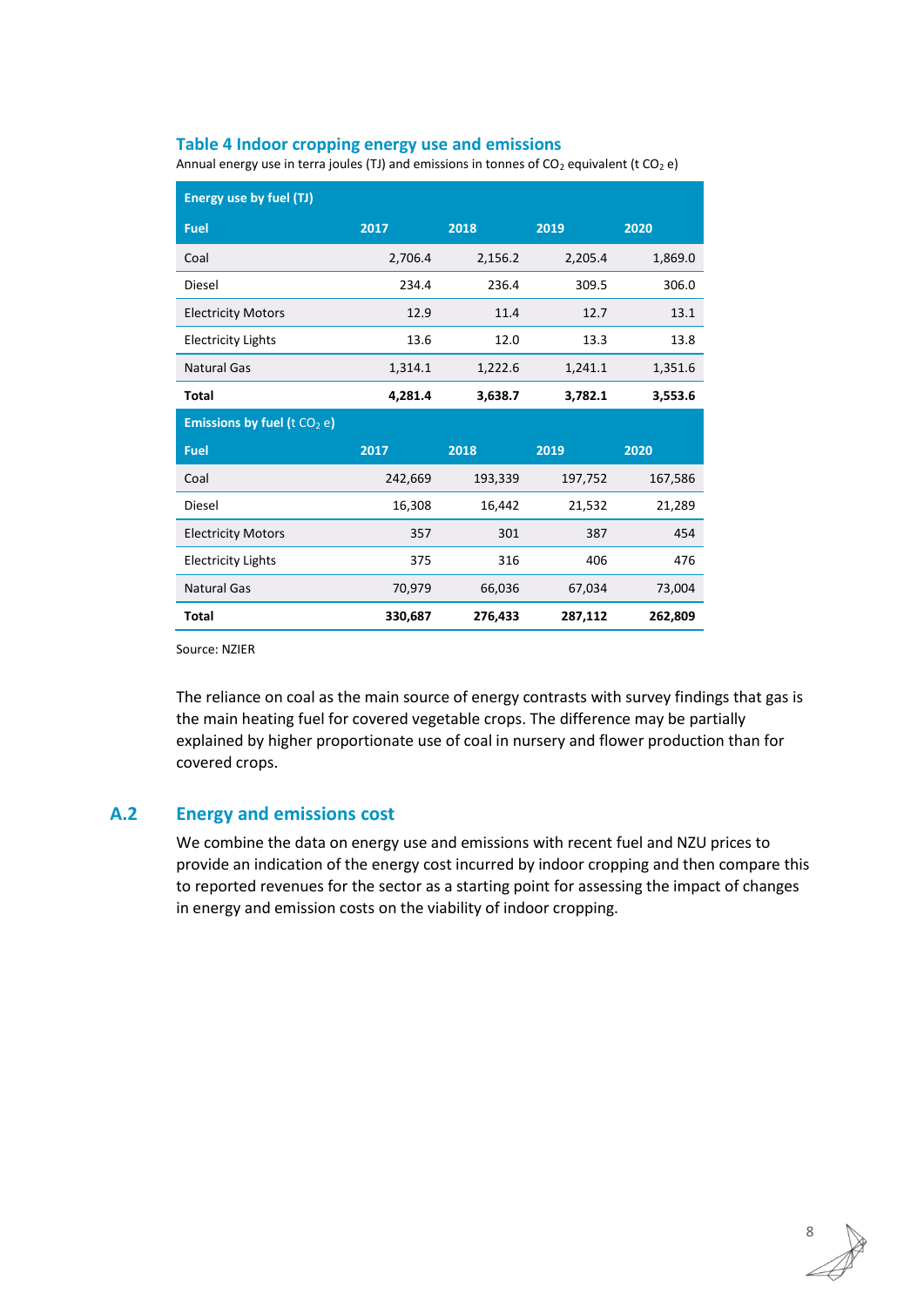#### <span id="page-38-0"></span>**Table 5 Indoor cropping energy and emissions prices**

Annual energy prices for energy \$ per giga joule (\$/GJ) and \$ per NZU (\$/ t CO<sub>2</sub> e)

| Prices of energy by fuel<br>$(5/GJ)^1$         |       |       |       |       |
|------------------------------------------------|-------|-------|-------|-------|
| <b>Fuel</b>                                    | 2017  | 2018  | 2019  | 2020  |
| Coal <sup>2</sup>                              | 5.81  | 5.97  | 6.15  | 6.56  |
| Diesel                                         | 20.33 | 27.19 | 26.25 | 20.08 |
| <b>Electricity Motors</b>                      |       |       |       |       |
| <b>Electricity Lights</b>                      |       |       |       |       |
| Natural Gas (Industrial) <sup>3</sup>          | 6.99  | 7.37  | 6.80  | 7.14  |
| Natural Gas (Commercial)                       | 15.20 | 13.99 | 14.26 | 15.34 |
| Price of emissions (\$/t CO <sub>2</sub><br>e) |       |       |       |       |
|                                                | 2017  | 2018  | 2019  | 2020  |
| <b>NZU</b>                                     | 18.23 | 22.85 | 24.69 | 30.58 |

Note:

1 Except for coal the annual average prices from energy are calculated by MBIE.

- 2 Coal prices are the cost to Genesis of coal used for electricity generation at Huntly. This is likely to be at least 20 to 30 percent below the cost of coal to covered crops growers because of wholesale margins and additional transport costs.
- 3 The natural gas price paid by covered crop growers is likely to be closer to the 'Commercial' price than the industrial price. We have included both to allow a comparison of the likely range of the impact of increases in carbon prices on energy costs.

Source: NZIER

9